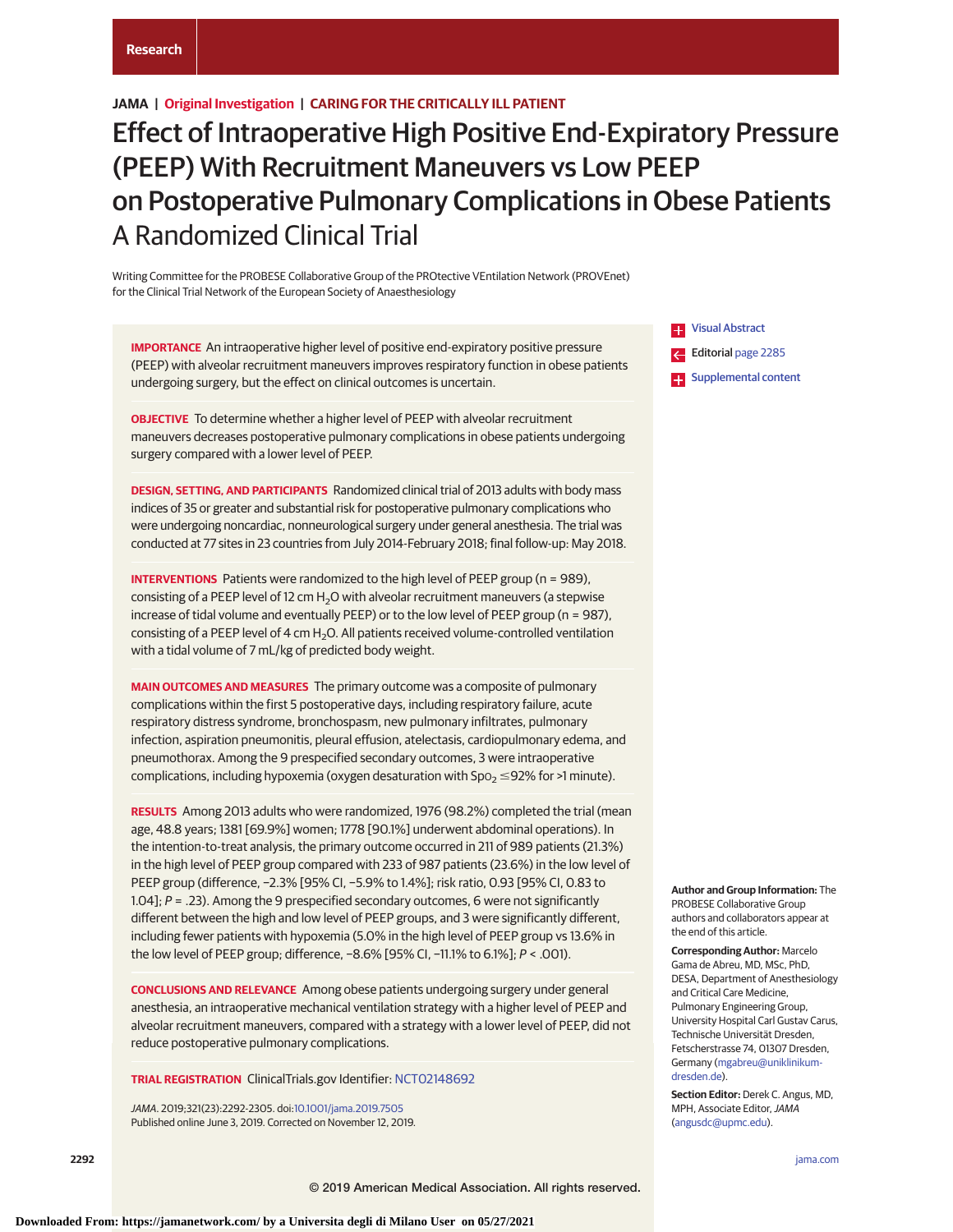p to 18% of obese patients undergoing surgery have<br>postoperative pulmonary complications,<sup>1</sup> which is<br>almost twice the risk among normal weight or over-<br>weight patients.<sup>2,3</sup> Postoperative pulmonary complications postoperative pulmonary complications, $<sup>1</sup>$  which is</sup> weight patients.<sup>2,3</sup> Postoperative pulmonary complications prolong hospitalization and increase mortality.3,4 In 2012, it was estimated that more than 310 million surgical procedures were conducted worldwide.<sup>5</sup> Given that the global prevalence of obesity is increasing,<sup>6,7</sup> the burden of postoperative pulmonary complications will increase if the number of surgical procedures remains unchanged over the coming decades.

Protective intraoperative mechanical ventilation has been associated with reduced incidence of postoperative pulmonary complications.<sup>8,9</sup> Among normal weight and overweight patients, low tidal volumes and low levels of positive end-expiratory pressure (PEEP) with alveolar recruitment maneuvers reduced the risk of major pulmonary and extrapulmonary complications compared with high tidal volumes and no PEEP.<sup>10</sup> However, when low tidal volumes were used in different ventilator strategies, a higher level of PEEP with alveolar recruitment maneuvers did not reduce the incidence of postoperative pulmonary complications compared with a lower level of PEEP.<sup>11,12</sup>

Obesity is associated with increased risk of atelectasis and impaired respiratory function during general anesthesia.<sup>13</sup> An approach using an intraoperative high level of PEEP and alveolar recruitment maneuvers prevented those alterations, $14,15$  and has been proposed for routine intraoperative mechanical ventilation in obese patients.13,16 Whether this approach improves postoperative outcomes remains uncertain.

The Protective Intraoperative Ventilation With Higher Versus Lower Levels of Positive End-Expiratory Pressure in Obese Patients (PROBESE) trial was conducted to test whether an intraoperative mechanical ventilation strategy with a higher level of PEEP and alveolar recruitment maneuvers reduces the incidence of postoperative pulmonary complications during the initial 5 postoperative days compared with a lower level of PEEP without alveolar recruitment maneuvers in obese patients undergoing surgery who are at increased risk for these complications.

# Methods

# Study Design and Oversight

This was an international, investigator-initiated, assessorblinded randomized clinical trial. The protocol was published<sup>17</sup> and appears in [Supplement 1.](https://jama.jamanetwork.com/article.aspx?doi=10.1001/jama.2019.7505&utm_campaign=articlePDF%26utm_medium=articlePDFlink%26utm_source=articlePDF%26utm_content=jama.2019.7505) Amendments and changes to the trial protocol appear in [Supplement 2.](https://jama.jamanetwork.com/article.aspx?doi=10.1001/jama.2019.7505&utm_campaign=articlePDF%26utm_medium=articlePDFlink%26utm_source=articlePDF%26utm_content=jama.2019.7505) The final statistical analysis plan that was written prior to locking the database appears in [Supplement 3.](https://jama.jamanetwork.com/article.aspx?doi=10.1001/jama.2019.7505&utm_campaign=articlePDF%26utm_medium=articlePDFlink%26utm_source=articlePDF%26utm_content=jama.2019.7505) The institutional review board at each site approved the protocol. Written informed consent was obtained from all participating patients. A data and safety monitoring committee oversaw the conduct of the study and reviewed blinded safety data. Onsite monitoring for adherence to the trial protocol and completeness of data was conducted at the sites that included more than 60 patients.

# **Key Points**

**Question** Does a high level of positive end-expiratory pressure (PEEP) with alveolar recruitment maneuvers decrease postoperative pulmonary complications in obese patients undergoing surgery compared with a low level of PEEP?

**Findings** In this randomized trial of 1976 obese adults undergoing noncardiac, nonneurological surgery under general anesthesia, the rate of pulmonary complications was 21.3% among those randomized to a strategy of mechanical ventilation combining alveolar recruitment maneuvers and a higher level of PEEP compared with 23.6% among those randomized to a strategy with a lower level of PEEP without alveolar recruitment maneuvers; however, the difference was not statistically significant.

**Meaning** An intraoperative mechanical ventilation strategy with a higher level of PEEP and alveolar recruitment maneuvers did not reduce postoperative pulmonary complications in obese patients.

## **Patients**

Patients were included if they had a body mass index (calculated as weight in kilograms divided by height in meters squared) of 35 or greater, were scheduled for a laparoscopic or nonlaparoscopic surgery that was expected to exceed 2 hours under general anesthesia, and had an intermediate to high risk of developing postoperative pulmonary complications as indicated by an Assess Respiratory Risk in Surgical Patients in Catalonia score<sup>18</sup> of 26 or greater (eTable 1 in [Supplement 4\)](https://jama.jamanetwork.com/article.aspx?doi=10.1001/jama.2019.7505&utm_campaign=articlePDF%26utm_medium=articlePDFlink%26utm_source=articlePDF%26utm_content=jama.2019.7505).

Patients were excluded if they were younger than 18 years, previously had lung surgery, had received invasive mechanical ventilation for longer than 30 minutes within the last 30 days prior to surgery, or had received chemotherapy or radiotherapy within 2 months prior to surgery. Additional exclusion criteria included cardiac and neurological surgery, intraoperative one-lung ventilation, planned reintubation after surgery, need for intraoperative prone or lateral decubitus positioning during surgery, or current participation in another interventional study.

In addition, patients were excluded if pregnant or had persistent hemodynamic instability or intractable shock, severe chronic obstructive pulmonary disease, severe cardiac disease, concurrent acute respiratory distress syndrome expected to require prolonged postoperative mechanical ventilation, severe pulmonary hypertension, intracranial injury or tumor, or neuromuscular disease (eMethods in [Supplement 4\)](https://jama.jamanetwork.com/article.aspx?doi=10.1001/jama.2019.7505&utm_campaign=articlePDF%26utm_medium=articlePDFlink%26utm_source=articlePDF%26utm_content=jama.2019.7505).

# Randomization and Interventions

Randomization was based on a computer-generated allocation sequence and was performed using a passwordprotected, encrypted web interface. The 1:1 allocation sequence used permuted, random block sizes of 4, 6, and 8 and was stratified by study site.

Patients received volume-controlled mechanical ventilation with a tidal volume of 7 mL/kg of predicted body weight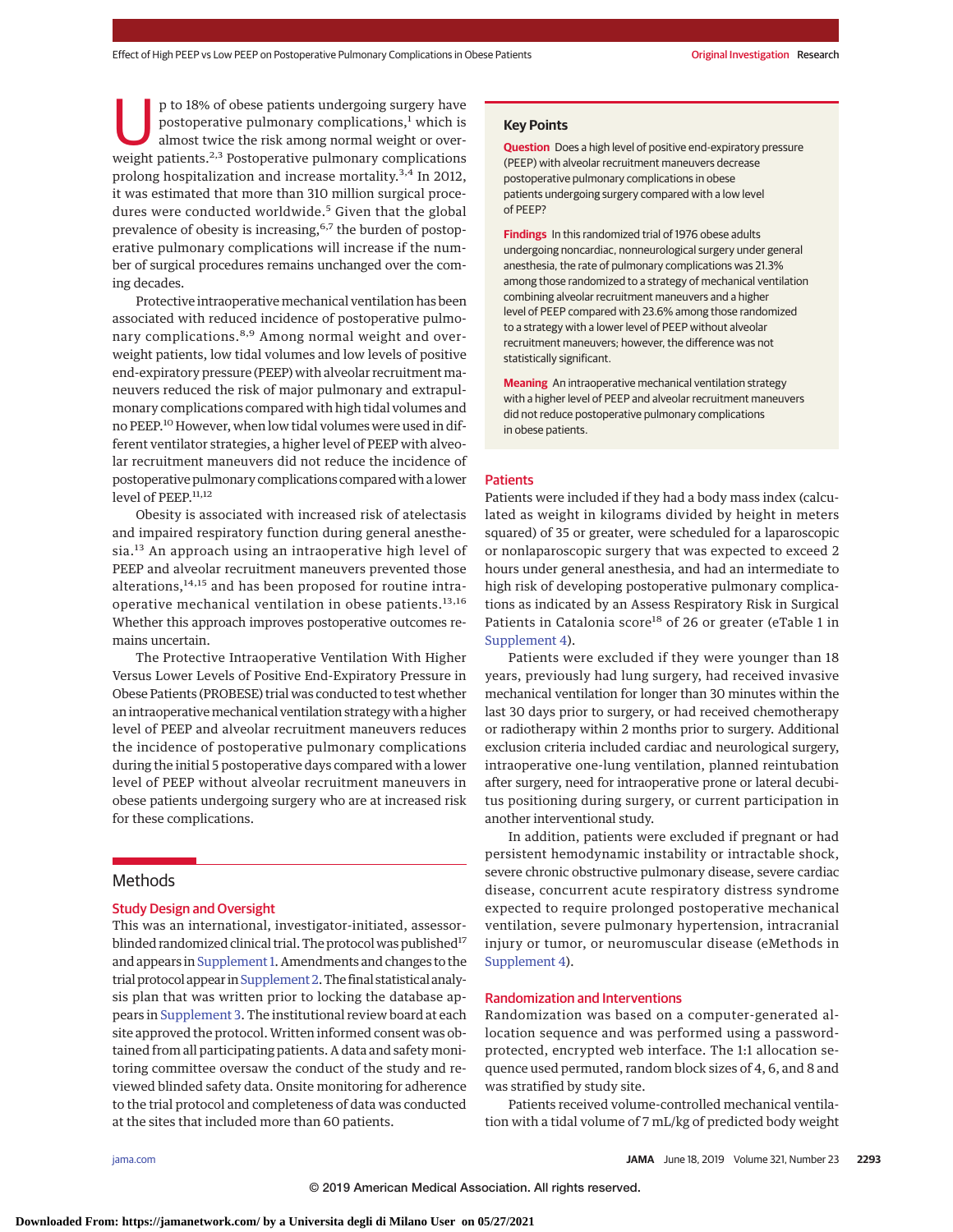#### Figure 1. Flow Diagram of Patients Through Trial



For patients who met exclusion criteria, 2 were due to switching the patient during surgery to the lateral decubitus position and 3 were due to the patient having a body mass index lower than 35 on the day of surgery. FIO2 indicates fraction of inspired oxygen; PEEP, positive end-expiratory pressure.

**b** Recruitment maneuvers are an increase in airway pressure through a stepwise increase of tidal volume and eventually PEEP.

and were assigned to either (1) a PEEP level of  $12 \text{ cm H}_2\text{O}$  with alveolar recruitment maneuvers performed after endotracheal intubation, which were repeated every hour after any disconnection from the mechanical ventilator and before the end of surgery (high level of PEEP group) or (2) a PEEP level of 4 cm  $H<sub>2</sub>O$  (low level of PEEP group) (Figure 1).

Alveolar recruitment maneuvers were standardized<sup>17</sup> and consisted of a stepwise increase of tidal volume and, if necessary, PEEP level was increased until an airway plateau pressure between 40 and 50 cm  $H<sub>2</sub>O$  was achieved (eMethods in [Supplement 4\)](https://jama.jamanetwork.com/article.aspx?doi=10.1001/jama.2019.7505&utm_campaign=articlePDF%26utm_medium=articlePDFlink%26utm_source=articlePDF%26utm_content=jama.2019.7505). All patients received the lowest fraction of inspired oxygen (FIO<sub>2</sub>), but not less than 0.4, that maintained greater than 92% peripheral oxygen saturation as measured by pulse oximetry  $(Spo<sub>2</sub>)$ .

Tidal volume was set based on predicted body weight, which was calculated using standard formulas.<sup>19</sup> When Spo<sub>2</sub> decreased to 92% or lower, the general strategy was to increase FIO<sub>2</sub> in the low level of PEEP group and to increase PEEP in the high level of PEEP group (eTable 2 in [Supplement 4\)](https://jama.jamanetwork.com/article.aspx?doi=10.1001/jama.2019.7505&utm_campaign=articlePDF%26utm_medium=articlePDFlink%26utm_source=articlePDF%26utm_content=jama.2019.7505).

Other aspects of perioperative care were managed according to each study site's routine practice; however, optional recommendations also were provided (eMethods in [Supplement 4\)](https://jama.jamanetwork.com/article.aspx?doi=10.1001/jama.2019.7505&utm_campaign=articlePDF%26utm_medium=articlePDFlink%26utm_source=articlePDF%26utm_content=jama.2019.7505).

#### Blinding

The investigators who were responsible for assessing the primary outcomes were blinded to study group assignment. However, the attending anesthesiologists, intraoperative nursing staff, and intraoperative assessors were not blinded to study group assignment.

## Primary Outcome

The primary outcome was a composite of postoperative pulmonary complications and was defined as having occurred if any preselected complication developed within the first 5 postoperative days. The preselected complications included mild, moderate, and severe respiratory failure; acute respiratory distress syndrome; bronchospasm; new pulmonary infiltrates; pulmonary infection; aspiration pneumonitis; pleural effusion; atelectasis; cardiopulmonary edema; and pneumothorax.

#### Secondary Outcomes

The 9 secondary outcomes included (1) the composite of severe postoperative pulmonary complications, (2) postoperative extrapulmonary complications (systemic inflammatory response, sepsis, severe sepsis, septic shock, extrapulmonary infection, coma, acute myocardial infarction, acute kidney failure, disseminated intravascular coagulation, gastrointestinal failure, and hepatic failure), (3) impaired postoperative wound healing, (4) the unexpected need for intensive care unit admission or readmission, (5) the number of hospital-free days at postoperative day 90, the intraoperative adverse events of (6) hypoxemia (defined as oxygen desaturation with  $Spo<sub>2</sub> \leq 92\%$  for >1 minute), (7) hypotension (defined as systolic arterial pressure <90 mm Hg for >2 minutes), and (8) bradycardia (defined as heart rate <50 beats/min or a decrease >20% if the heart rate was <50 beats/min before a recruitment maneuver), and (9) in-hospital mortality.

### Post Hoc Outcomes

Post hoc outcomes included 5-day mortality, the need for rescue due to desaturation, and the need for vasoactive drugs.

#### Statistical Analysis

Anticipating a rate of postoperative pulmonary complications of 40% in the low level of PEEP group<sup>18,20</sup> and assuming a dropout rate of 5%, it was originally determined that an enrollment of 748 patients would provide 80% power to detect a relative risk of 0.75 for the incidence of postoperative pulmonary complications at a 2-sided α level of .05.

<sup>&</sup>lt;sup>a</sup> The number of patients assessed for eligibility is not reported because it was not collected at all sites.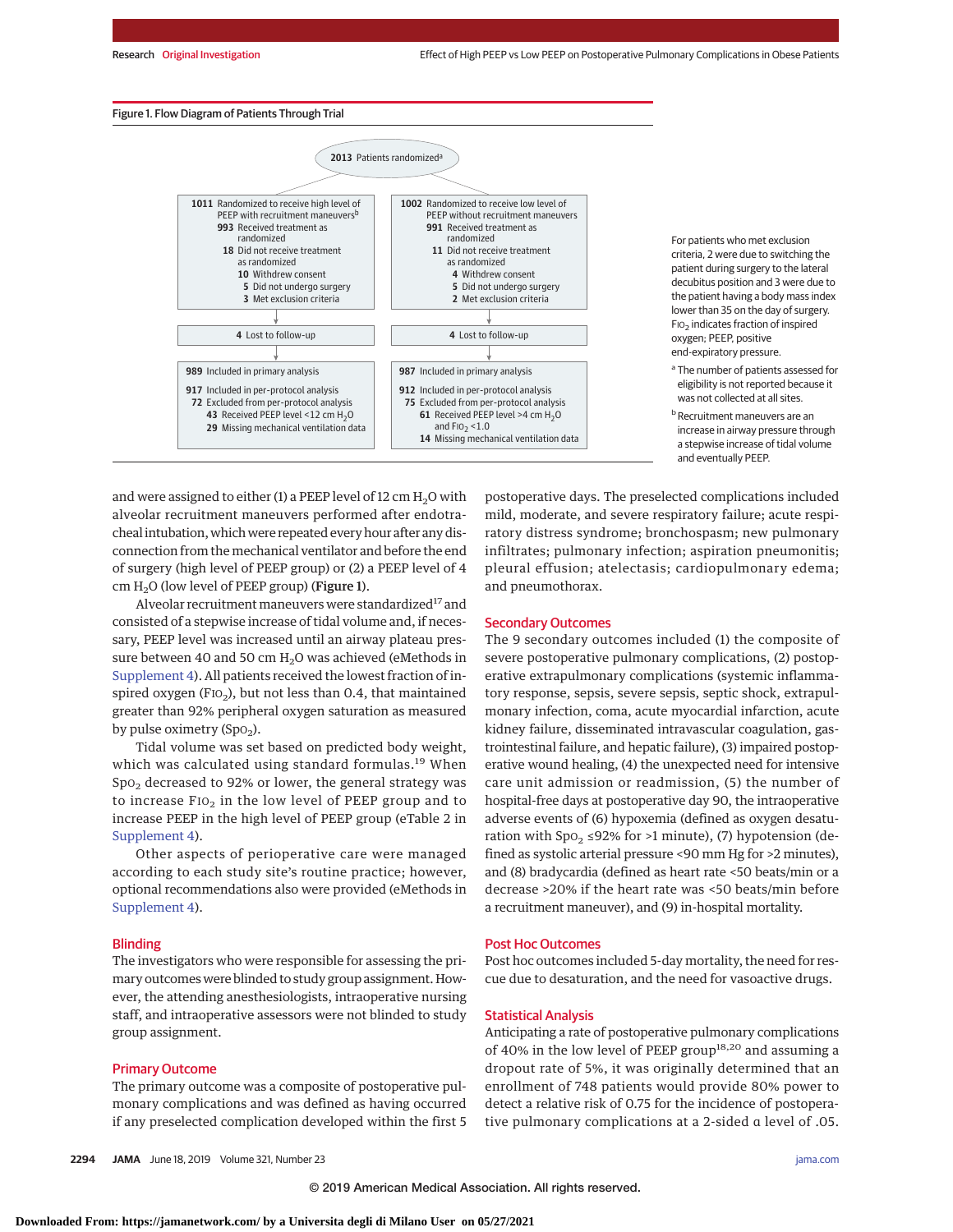Among normal weight and overweight patients undergoing abdominal surgery, an intraoperative protective mechanical ventilation strategy consisting of low tidal volume and low level of PEEP with alveolar recruitment maneuvers was associated with a relative risk of postoperative pulmonary complications between 0.19 and 0.69 compared with a nonprotective strategy.<sup>14</sup> Because the present study focused on the effects of PEEP with alveolar recruitment maneuvers and because tidal volume was protective in both groups, a more conservative relative risk of 0.75 was considered to be appropriate by the steering committee while still being clinically relevant.

After blinded data review of 618 patients by the data and safety monitoring committee, the pooled incidence of postoperative pulmonary complications was approximately 20%. Sample size could be recalculated without affecting the type I error rate.<sup>21</sup> Therefore, it was conservatively assumed that the rate of postoperative pulmonary complications would be 20% in the low level of PEEP group. Accordingly, 2013 patients would provide 80% power to detect a relative risk of 0.75 for the primary end point at a 2-sided α level of .05, assuming a dropout rate of 5%, and interim analyses for efficacy, harm, and futility at 50%, 75%, and 100% of the total number of patients for which a nonbinding sequential design with stopping rules was used (eFigure 1 in [Supplement 4\)](https://jama.jamanetwork.com/article.aspx?doi=10.1001/jama.2019.7505&utm_campaign=articlePDF%26utm_medium=articlePDFlink%26utm_source=articlePDF%26utm_content=jama.2019.7505). The data and safety monitoring committee recommended continuation of the trial on the basis of these analyses.

Patients were analyzed on an intention-to-treat basis according to their randomization group. The analysis data set included all patients who were randomized and had general anesthesia for eligible surgery. Because there were no missing data for the primary outcome, only complete case analysis was performed. All patients were followed up for the duration of the trial unless they withdrew consent. In such cases, data were censored at the time that consent was withdrawn. Additional analyses were performed in the perprotocol population that excluded patients with missing mechanical ventilation data and either receiving (1) a PEEP level greater than 4 cm  $H_2O$  and who had an FIO<sub>2</sub> of less than 1.0 in the low level of PEEP group or (2) a PEEP level of less than 12 cm  $H_2O$  in the high level of PEEP group.

The effect of the intervention on the primary outcome is reported as number and percentage and estimated with risk ratios (RRs) and 95% CIs that were calculated using the Wald likelihood ratio approximation test and the  $\chi^2$  test for hypothesis testing. The 2-sided α level for the primary outcome was .044 to account for the interim analyses. Time until postoperative pulmonary complications was assessed using Kaplan-Meier survival curves, and reported as hazard ratios and 95% CIs estimated from a Cox proportional hazards model. The Schoenfeld residuals against the transformed time was used to test the proportional hazards assumptions. As a sensitivity analysis, the effect of the intervention on the primary outcome was reestimated using a generalized linear mixed-effects model with a stratification variable (study site) as the random effect. Because the primary outcome was a composite outcome, sensitivity analyses also were performed.

For other binary outcomes, the effect of the intervention was assessed with RRs and 95% CIs that were calculated using the Wald likelihood ratio approximation test and the  $\chi^2$  test for hypothesis testing. The effect of the intervention on hospital-free days at day 90 was estimated using the *t* test and reported as the mean difference between groups. The effect of the intervention on 5-day mortality was estimated using Kaplan-Meier curves, and the hazard ratios and 95% CIs were calculated using Cox proportional hazards models without adjustment for covariates. The Schoenfeld residuals against the transformed time were used to test the proportional hazards assumptions. For the secondary outcomes, a significance level of .05 was used without adjusting for multiple comparisons. Because of the potential for type I error due to multiple comparisons, the findings from the analyses of the secondary end points should be interpreted as exploratory.

The treatment effects were analyzed according to the following prespecified subgroups: (1) nonlaparoscopic vs laparoscopic surgery; (2) body mass index less than 40 vs 40 or greater; (3) baseline  $Spo<sub>2</sub>$  of less than 96% vs 96% or greater; (4) peripheral vs upper abdominal procedures; and (5) waist-to-hip ratio less than 1.0 vs 1.0 or greater. The analyses for the heterogeneity of effects across subgroups used treatment × subgroup interaction terms added to a generalized linear model considering a binomial distribution.

Complete case analysis was performed for all outcomes. Post hoc analyses comparing the number of procedures for rescue due to hypoxemia, and the need for vasoactive drugs in both groups were performed.

Baseline characteristics were reported as counts and percentages, means and standard deviations, or medians and interquartile rangeswhenever appropriate. Hypothesis testswere 2-sided at an α level of .05. All analyses were performed using R version 3.4.1 (R Foundation for Statistical Computing).

# **Results**

From July 2014 through February 2018, a total of 2013 adults were randomized (mean age, 48.8 years; 1381 [69.9%] women; 1778 [90.1%] underwent abdominal operations) at 77 sites in 23 countries (a list of the sites appears in [Supplement 4\)](https://jama.jamanetwork.com/article.aspx?doi=10.1001/jama.2019.7505&utm_campaign=articlePDF%26utm_medium=articlePDFlink%26utm_source=articlePDF%26utm_content=jama.2019.7505). Twenty-nine patients were excluded after randomization, resulting in 1984 patients who met the criteria for the intention-to-treat analysis. Another 8 patients were lost to follow-up after surgery (4 patients in each treatment group). Final follow-up occurred during May 2018.

Therefore, data from 1976 patients were included in the intention-to-treat analysis. Data from 1829 patients were included in the per-protocol analysis. Baseline characteristics of the 2 groups appear in Table 1.

## Intraoperative Procedures

Intraoperative variables appear in Table 2 and in eTables 3-6 in [Supplement 4.](https://jama.jamanetwork.com/article.aspx?doi=10.1001/jama.2019.7505&utm_campaign=articlePDF%26utm_medium=articlePDFlink%26utm_source=articlePDF%26utm_content=jama.2019.7505) Tidal volumes were comparable between groups (eFigure 2 in [Supplement 4\)](https://jama.jamanetwork.com/article.aspx?doi=10.1001/jama.2019.7505&utm_campaign=articlePDF%26utm_medium=articlePDFlink%26utm_source=articlePDF%26utm_content=jama.2019.7505). The mean level of PEEP was 12.0 cm  $H_2O(SD, 1.1 cm H_2O)$  in the high level of PEEP group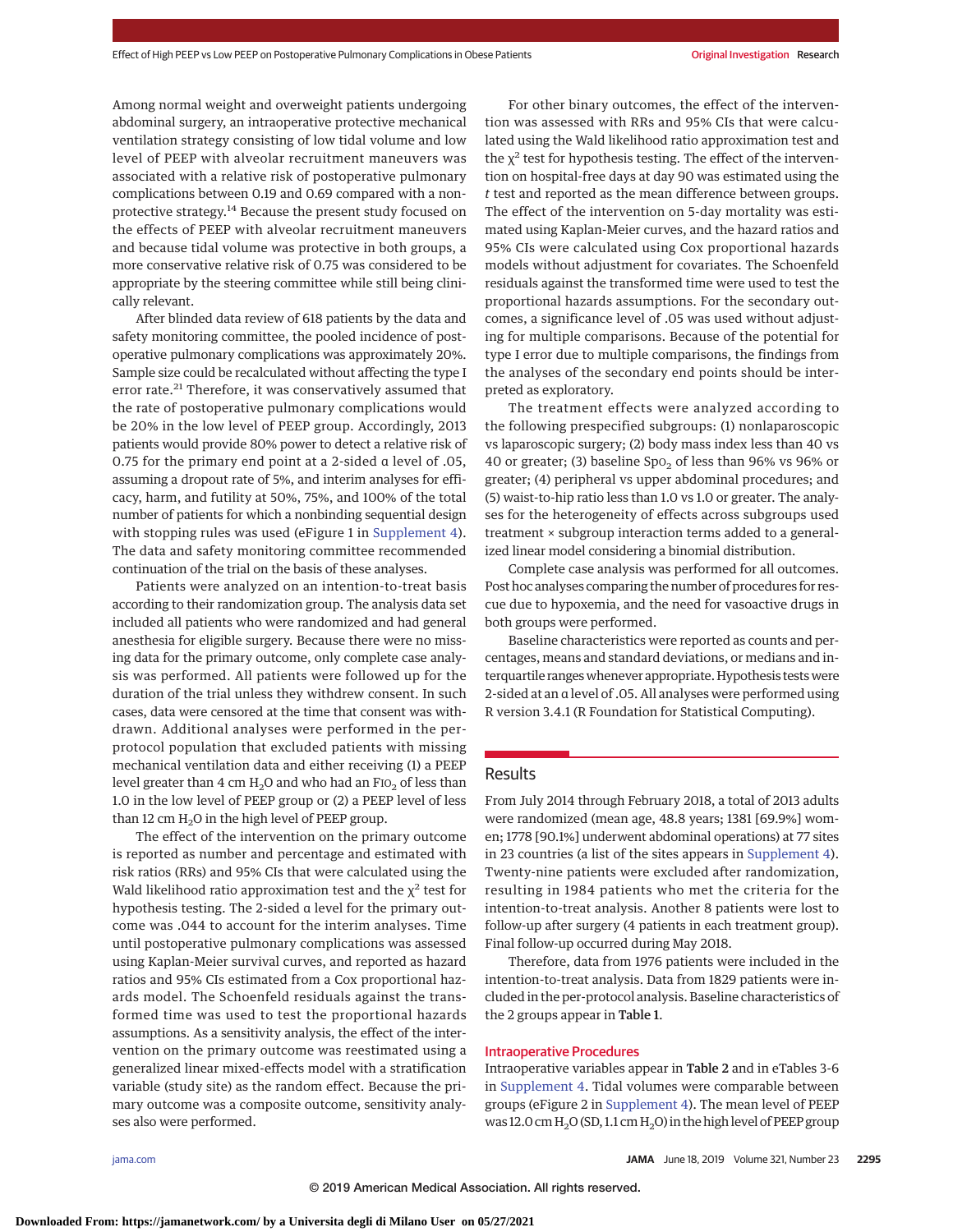| Characteristic                                                      | <b>High Level of PEEP</b><br>$(n = 989)^{a}$ | Low Level of PEEP<br>$(n = 987)^{a}$ |
|---------------------------------------------------------------------|----------------------------------------------|--------------------------------------|
| Age, mean (SD), y                                                   | 48.6 (13.8)                                  | 48.9 (13.3)                          |
| Sex, No. (%)                                                        |                                              |                                      |
| Male                                                                | 295 (29.8)                                   | 300 (30.4)                           |
| Female                                                              | 694 (70.2)                                   | 687 (69.6)                           |
| Height, mean (SD), cm                                               | 166.1(9.7)                                   | 166.2(9.6)                           |
| Weight, mean (SD), kg                                               | 121.8 (24.8)                                 | 120.1(24.1)                          |
| Body mass index, mean (SD) <sup>b</sup>                             | 44.0(7.4)                                    | 43.5(7.1)                            |
| 35-40, No. (%)                                                      | 337 (34.1)                                   | 378 (38.3)                           |
| $>40$ , No. $(\%)$                                                  | 652 (65.9)                                   | 609 (61.7)                           |
| Waist-to-hip ratio, mean (SD)                                       | 1.01(0.21)                                   | 1.00(0.18)                           |
| $<$ 1.0, No./total No. (%)                                          | 467/914 (51.1)                               | 457/906 (50.4)                       |
| $\geq$ 1.0, No./total No. (%)                                       | 447/914 (48.9)                               | 449/906 (49.6)                       |
| ARISCAT score, mean (SD) <sup>c</sup>                               | 37.2(7.6)                                    | 37.2(7.1)                            |
| Intermediate risk, No. (%)                                          | 831 (84.0)                                   | 830 (84.1)                           |
| High risk, No. (%)                                                  | 158(16.0)                                    | 157 (15.9)                           |
| Preoperative Risk Factors for Postoperative Pulmonary Complications |                                              |                                      |
| $Spo2$ , mean (SD), %                                               | 96.3(1.9)                                    | 96.2(1.9)                            |
| ≥96%, No. $(\%)$                                                    | 672 (67.9)                                   | 645 (65.3)                           |
| 91%-95%, No. (%)                                                    | 309(31.2)                                    | 334 (33.8)                           |
| ≤90%, No. $(\%)$                                                    | 8(0.8)                                       | 8(0.8)                               |
| Respiratory infection within the last month, No. (%)                | 65(6.6)                                      | 56(5.7)                              |
| Anemia, No. (%) <sup>d</sup>                                        | 35(3.5)                                      | 26(2.6)                              |
| Planned surgical incision, No. (%)                                  |                                              |                                      |
| Peripheral                                                          | 126(12.7)                                    | 126 (12.8)                           |
| Upper abdominal                                                     |                                              |                                      |
| Planned duration of surgery, No. (%)                                | 863 (87.3)                                   | 861 (87.2)                           |
| $2-3h$                                                              |                                              |                                      |
| >3 h                                                                | 671 (67.8)                                   | 656 (66.5)                           |
|                                                                     | 318 (32.2)                                   | 331 (33.5)                           |
| Emergency procedure, No. (%)                                        | 21(2.1)                                      | 20(2.0)                              |
| ASA physical status classification, No./total No. (%) <sup>e</sup>  |                                              |                                      |
| 1 (best health)                                                     | 15/980(1.5)                                  | 24/976 (2.5)                         |
| $\overline{2}$                                                      | 472/980 (48.2)                               | 458/976 (46.9)                       |
| 3                                                                   | 486/980 (49.6)                               | 487/976 (49.9)                       |
| 4 (worst health)                                                    | 7/980(0.7)                                   | 7/976(0.7)                           |
| Cumulative ambulation score, mean (SD) <sup>f</sup>                 | 5.9(0.5)                                     | 5.9(0.5)                             |
| Arterial hypertension, No./total No. (%)                            | 585/988 (59.2)                               | 545/986 (55.3)                       |
| Gastroesophageal reflux, No./total No. (%)                          | 332/986 (33.6)                               | 343/986 (34.8)                       |
| Diabetes, No./total No. (%)                                         | 294/988 (29.7)                               | 291/986 (29.5)                       |
| Take oral medication                                                | 209/294 (71.0)                               | 198/291 (68.0)                       |
| Inject insulin                                                      | 84/294 (28.6)                                | 73/291 (25.1)                        |
| Obstructive sleep apnea, No. (%)                                    | 257(26.0)                                    | 264(26.8)                            |
| Tobacco use, No./total No. (%)                                      |                                              |                                      |
| Never                                                               | 549/987 (55.5)                               | 525/985 (53.2)                       |
| Previous                                                            | 273/987 (27.6)                               | 274/985 (27.8)                       |
| Current                                                             | 165/987 (16.7)                               | 186/985 (18.8)                       |
| Use of noninvasive ventilatory support, No. (%)                     | 166(16.8)                                    | 168 (17.0)                           |
| Active cancer, No./total No. (%)                                    | 110/987 (11.1)                               | 125/986 (12.7)                       |
| Chronic obstructive pulmonary disease, No./total No. (%)            | 52/988 (5.3)                                 | 55/986 (5.6)                         |
| Use inhalation therapy                                              | 37/52 (71.2)                                 | 31/55(56.4)                          |
| Take steroids                                                       | 12/52(23.1)                                  | 11/54(20.4)                          |

(continued)

**2296 JAMA** June 18, 2019 Volume 321, Number 23 **(Reprinted)** [jama.com](http://www.jama.com/?utm_campaign=articlePDF%26utm_medium=articlePDFlink%26utm_source=articlePDF%26utm_content=jama.2019.7505)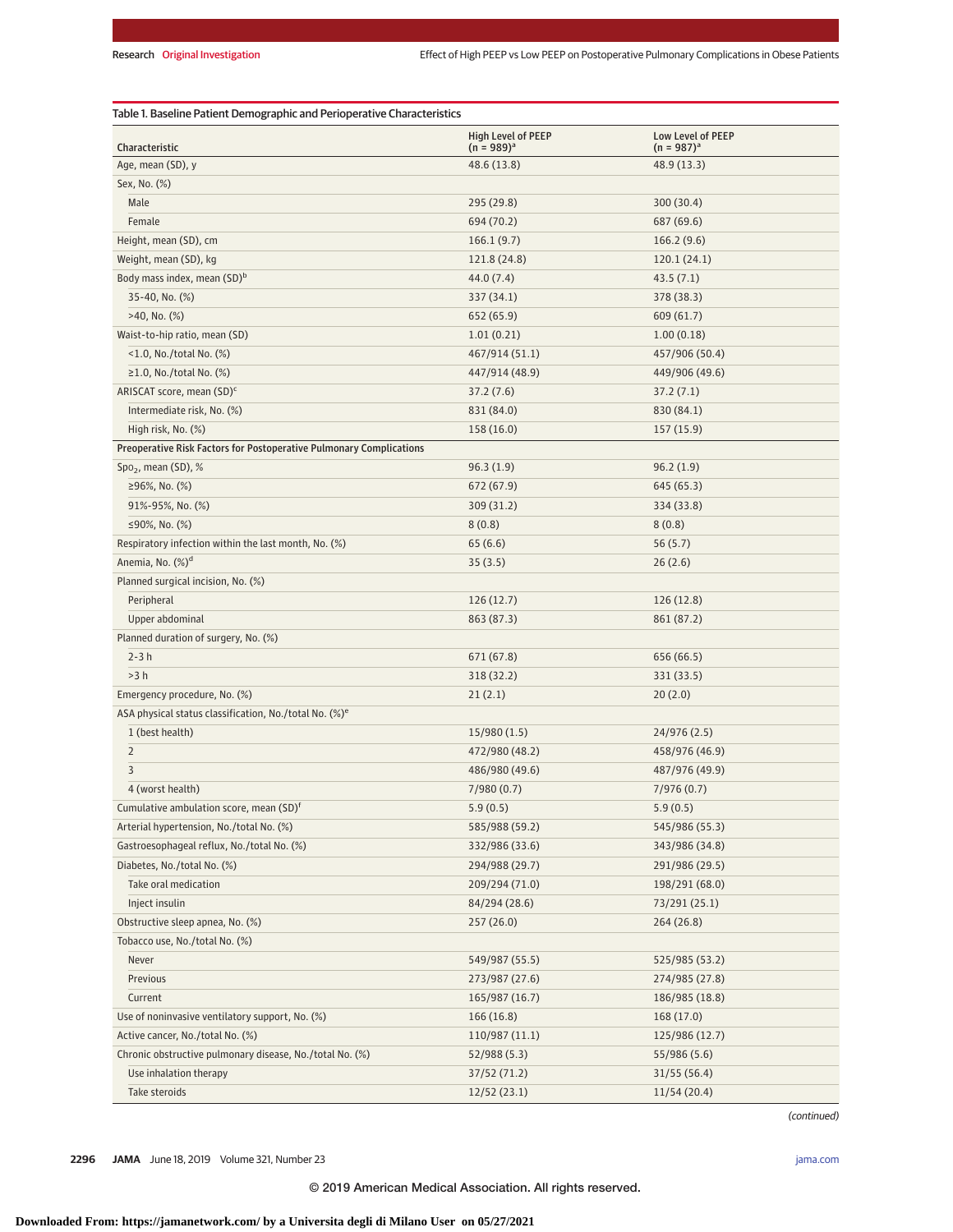| Characteristic                                           | <b>High Level of PEEP</b><br>$(n = 989)^{a}$ | <b>Low Level of PEEP</b><br>$(n = 987)^{a}$ |
|----------------------------------------------------------|----------------------------------------------|---------------------------------------------|
| Alcohol use, No. (%) <sup>9</sup>                        | 53(5.4)                                      | 27(2.7)                                     |
| Coronary artery disease, No. (%)                         | 37(3.7)                                      | 34(3.4)                                     |
| Atrial flutter or fibrillation, No. (%)                  | 37(3.7)                                      | 21(2.1)                                     |
| Heart failure, No. (%)                                   | 27(2.7)                                      | 29(2.9)                                     |
| NYHA heart failure class, No./total No. (%) <sup>h</sup> |                                              |                                             |
| I                                                        | 6/26(23.1)                                   | 5/28(17.9)                                  |
| $\mathsf{II}$                                            | 20/26 (76.9)                                 | 23/28 (82.1)                                |
| Use of medications                                       |                                              |                                             |
| Statins, No. (%)                                         | 178 (18.0)                                   | 174(17.6)                                   |
| Antibiotics within last 3 mo, No./total No. (%)          | 111/988 (11.2)                               | 123/985 (12.5)                              |
| Aspirin, No. (%)                                         | 108(10.9)                                    | 106(10.7)                                   |
| Preoperative transfusions, No. (%)                       | 4(0.4)                                       | 9(0.9)                                      |
| Preoperative vital signs, mean (SD)                      |                                              |                                             |
| Respiratory rate, breaths/min                            | 15.4(2.8)                                    | 15.5(2.9)                                   |
| Heart rate, beats/min                                    | 78.6 (12.4)                                  | 78.1 (11.8)                                 |
| Blood pressure, mm Hg                                    | 95.8 (13.0)                                  | 94.4 (14.1)                                 |
| Preoperative laboratory tests, mean (SD)                 |                                              |                                             |
| Hemoglobin, g/dL                                         | 13.5(2.0)                                    | 13.7(1.9)                                   |
| Creatinine, mg/dL                                        | 0.89(0.6)                                    | 0.88(0.6)                                   |
| Blood urea nitrogen, mg/dL                               | 21.0(16.8)                                   | 21.2(18.1)                                  |
| White blood cells, $\times 10^9$ /L                      | 8224 (2346)                                  | 8347 (2758)                                 |
| Preoperative abnormalities on chest radiography, No. (%) | 24(2.4)                                      | 31(3.1)                                     |
| Antibiotic prophylaxis, No./total No. (%)                | 938/987 (94.8)                               | 949/985 (96.1)                              |
| Type of surgery, No. (%)                                 |                                              |                                             |
| Visceral                                                 | 777 (78.6)                                   | 785 (79.5)                                  |
| Gynecologic                                              | 77(7.8)                                      | 66 (6.7)                                    |
| Orthopedic                                               | 31(3.1)                                      | 28(2.8)                                     |
| Urological                                               | 20(2.0)                                      | 21(2.1)                                     |
| Vascular                                                 | 13(1.3)                                      | 11(1.1)                                     |
| Other                                                    | 71 (7.2)                                     | 76 (7.7)                                    |
| Surgical approach, No./total No. (%)                     |                                              |                                             |
| Type of abdominal incision <sup>i</sup>                  | 894/986 (90.7)                               | 884/987 (89.6)                              |
| Endoscopic                                               | 732/894 (81.9)                               | 721/884 (81.6)                              |
| Open                                                     | 162/894 (18.1)                               | 163/884 (18.4)                              |
| Nonabdominal                                             | 92/987 (9.3)                                 | 102/986 (10.3)                              |
| Planned postoperative care in ICU, No. (%)               | 117(11.8)                                    | 108 (10.9)                                  |

Abbreviations: ARISCAT, Assess Respiratory Risk in Surgical Patients in Catalonia; ASA, American Society of Anesthesiology; ICU, intensive care unit; NYHA, New York Heart Association; PEEP, positive end-expiratory pressure; Spo<sub>2</sub>, oxygen saturation as measured by pulse oximetry.

SI conversion factors: To convert creatinine to μmol/L, multiply by 88.4.

<sup>a</sup> Some of the characteristics were not assessed in all patients (eg, waist-to-hip ratio).

b Calculated as weight in kilograms divided by height in meters squared.

<sup>c</sup> Score range is from 0 to 123; higher scores indicate a higher risk of postoperative pulmonary complications. Patients with scores of 26 or greater are considered at intermediate risk; those with a score greater than 44 are considered at high risk.

 $d$  Defined as preoperative hemoglobin level of 10 g/dL or less.

<sup>e</sup> Score range is from 1 to 6 and includes a classification for normal health as 1; mild systemic disease, 2; severe systemic disease, 3; severe systemic disease that is a constant threat to life, 4. Patients with scores of 5 or 6 were excluded.

<sup>f</sup> Score range is from 0 to 6; higher scores indicate a higher mobility status.

<sup>g</sup> Defined as more than 2 drinks per day during the past 2 weeks.

h Score range is from I to IV; higher scores indicate a higher extent of heart failure. Patients without limitation of their ordinary physical activity are classified NYHA class I; those with slight limitation of their activity are classified as NYHA class II.

<sup>i</sup> Considered as abdominal open (open and conversion) and as abdominal endoscopic (laparoscopic and assisted laparoscopic).

compared with the mean level of 4.0 cm  $H_2O$  (SD, 0.5 cm  $H_2O$ ) in the low level of PEEP group (*P* < .001; eFigure 3 in [Supple](https://jama.jamanetwork.com/article.aspx?doi=10.1001/jama.2019.7505&utm_campaign=articlePDF%26utm_medium=articlePDFlink%26utm_source=articlePDF%26utm_content=jama.2019.7505)[ment 4\)](https://jama.jamanetwork.com/article.aspx?doi=10.1001/jama.2019.7505&utm_campaign=articlePDF%26utm_medium=articlePDFlink%26utm_source=articlePDF%26utm_content=jama.2019.7505). In the high level of PEEP group, alveolar recruitment maneuvers were performed in 968 patients (97.9%) after intubation, in 951 patients (96.2%) during the first hour of surgery, and in 968 patients (97.9%) during the last hour of surgery.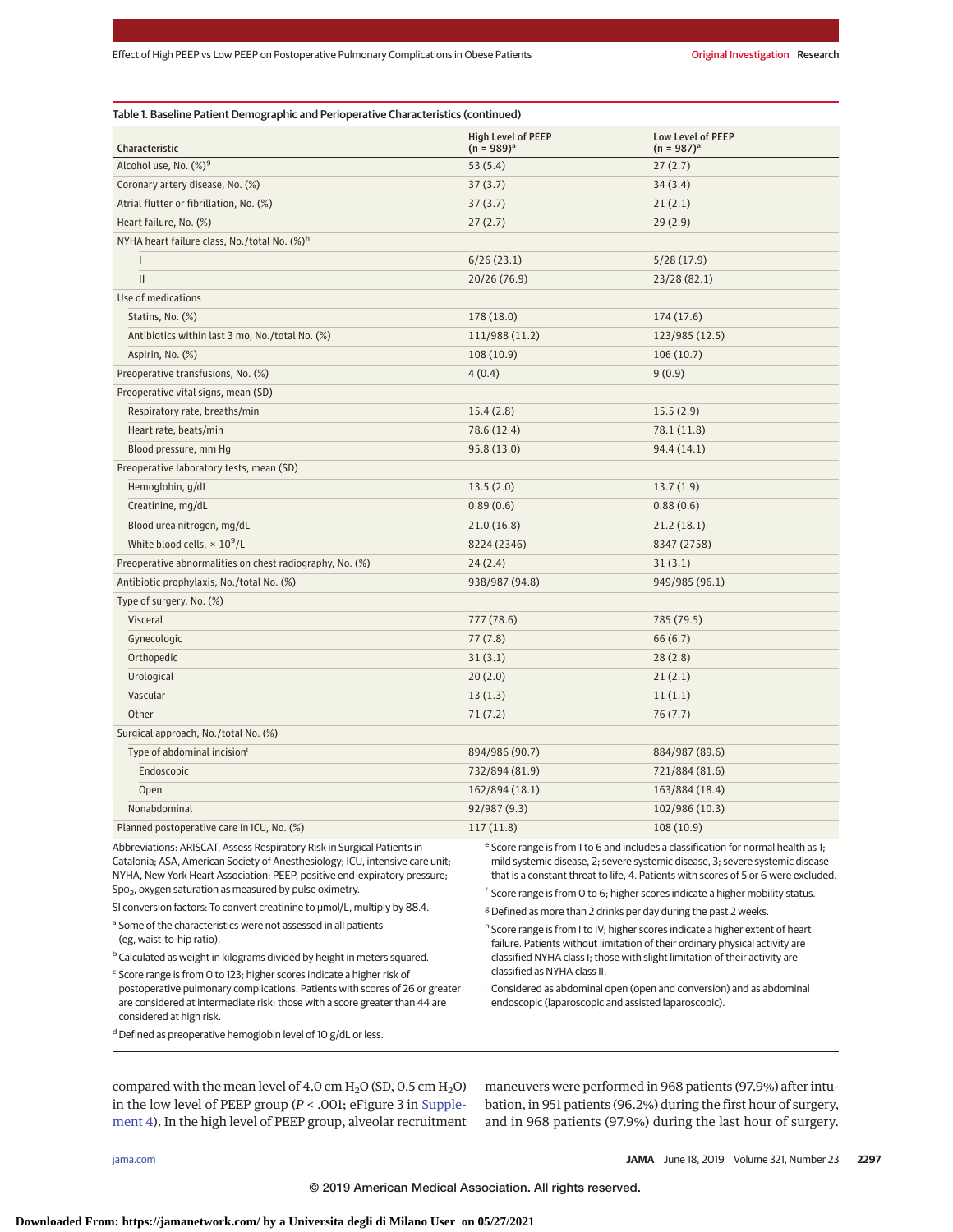| Table 2. Ventilation and Intraoperative Characteristics                 |                                          |                                  |                                        |         |  |  |  |
|-------------------------------------------------------------------------|------------------------------------------|----------------------------------|----------------------------------------|---------|--|--|--|
| Characteristic                                                          | <b>High Level of PEEP</b><br>$(n = 989)$ | Low Level of PEEP<br>$(n = 987)$ | <b>Absolute Difference</b><br>(95% CI) | P Value |  |  |  |
| Tidal volume, mean (SD), mL/kg<br>of predicted body weight <sup>a</sup> |                                          |                                  |                                        |         |  |  |  |
| After intubation                                                        | 7.2(1.4)                                 | 7.1(0.7)                         | 0(0 to 0.2)                            | .15     |  |  |  |
| During first hour of surgery                                            | 7.2(1.5)                                 | 7.1(0.4)                         | $0.1$ (0 to 0.2)                       | .007    |  |  |  |
| During last hour of surgery                                             | 7.3(1.6)                                 | 7.1(0.6)                         | $0.1$ (0 to 0.2)                       | .008    |  |  |  |
| PEEP level, mean (SD), cm $H_2O$                                        |                                          |                                  |                                        |         |  |  |  |
| After intubation                                                        | 11.5(2.0)                                | 4.0(0.7)                         | 7.5 (7.4 to 7.6)                       | < .001  |  |  |  |
| During first hour of surgery                                            | 12.0(1.1)                                | 4.0(0.5)                         | 7.9 (7.9 to 8.0)                       | < .001  |  |  |  |
| During last hour of surgery                                             | 12.1(1.1)                                | 4.1(0.7)                         | 8.0 (7.9 to 8.1)                       | < .001  |  |  |  |
| Received alveolar recruitment maneuvers, No. (%) <sup>b</sup>           | 972 (98.3)                               | 11(1.1)                          | 97.1 (96.1 to 98.2)                    | < .001  |  |  |  |
| After intubation                                                        | 968 (97.9)                               |                                  |                                        |         |  |  |  |
| During first hour of surgery                                            | 951 (96.2)                               |                                  |                                        |         |  |  |  |
| During last hour of surgery                                             | 968 (97.9)                               |                                  |                                        |         |  |  |  |
| No. of times, median (IQR)                                              | 4(3 to 5)                                |                                  |                                        |         |  |  |  |
| Peak pressure, mean (SD), cm $H_2O$                                     |                                          |                                  |                                        |         |  |  |  |
| After intubation                                                        | 26.0(5.0)                                | 23.4(5.6)                        | 2.6(2.1 to 3.1)                        | < .001  |  |  |  |
| During first hour of surgery                                            | 27.9(5.1)                                | 26.5(5.6)                        | 1.4(1.0 to 1.9)                        | < .001  |  |  |  |
| During last hour of surgery                                             | 27.5(5.2)                                | 26.1(5.7)                        | 1.4(0.9 to 1.9)                        | < .001  |  |  |  |
| Driving pressure, mean (SD), cm $H_2O^c$                                |                                          |                                  |                                        |         |  |  |  |
| After intubation                                                        | 11.3(4.6)                                | 15.4(5.1)                        | $-4.1$ ( $-4.5$ to $-3.6$ )            | < .001  |  |  |  |
| During first hour of surgery                                            | 12.2(4.5)                                | 17.9(5.4)                        | $-5.7$ ( $-6.1$ to $-5.2$ )            | < .001  |  |  |  |
| During last hour of surgery                                             | 11.8(4.6)                                | 17.4(5.4)                        | $-5.6$ ( $-6.0$ to $-5.1$ )            | < .001  |  |  |  |
| Respiratory rate, mean (SD), breaths/min                                |                                          |                                  |                                        |         |  |  |  |
| After intubation                                                        | 14.0(2.9)                                | 14.4(2.6)                        | $-0.4$ ( $-0.7$ to $-0.2$ )            | < .001  |  |  |  |
| During first hour of surgery                                            | 16.0(3.3)                                | 16.2(3.2)                        | $-0.2$ ( $-0.5$ to 0)                  | .09     |  |  |  |
| During last hour of surgery                                             | 17.0(3.9)                                | 17.4(3.8)                        | $-0.4$ ( $-0.7$ to 0)                  | .02     |  |  |  |
| $FIO2$ , mean (SD)                                                      |                                          |                                  |                                        |         |  |  |  |
| After intubation                                                        | 0.57(0.21)                               | 0.56(0.20)                       | $0.01$ (0 to 0.02)                     | .27     |  |  |  |
| During first hour of surgery                                            | 0.45(0.09)                               | 0.48(0.11)                       | $-0.02$ ( $-0.03$ to $-0.01$ )         | < .001  |  |  |  |
| During last hour of surgery                                             | 0.46(0.11)                               | 0.49(0.13)                       | $-0.03$ ( $-0.05$ to $-0.02$ )         | < .001  |  |  |  |
| Spo <sub>2</sub> , mean (SD), $%$                                       |                                          |                                  |                                        |         |  |  |  |
| After intubation                                                        | 98.2(2.0)                                | 97.4(2.5)                        | 0.7(0.5 to 0.9)                        | < .001  |  |  |  |
| During first hour of surgery                                            | 97.9(1.9)                                | 96.6(2.3)                        | 1.3(1.1 to 1.5)                        | < .001  |  |  |  |
| During last hour of surgery                                             | 98.3(2.1)                                | 97.1(2.4)                        | 1.2(1.0 to 1.4)                        | < .001  |  |  |  |
| Partial end-tidal $CO2$ , mean (SD), mm Hg                              |                                          |                                  |                                        |         |  |  |  |
| After intubation                                                        | 38.4(4.8)                                | 38.0(4.5)                        | 0.3(0 to 0.8)                          | .09     |  |  |  |
| During first hour of surgery                                            | 40.4(4.5)                                | 39.9(4.5)                        | 0.5(0.1 to 0.9)                        | .01     |  |  |  |
| During last hour of surgery                                             | 41.3(5.4)                                | 40.6(5.1)                        | $0.7$ (0.2 to 1.1)                     | .004    |  |  |  |
| Heat rate, mean (SD), beats/min                                         |                                          |                                  |                                        |         |  |  |  |
| After intubation                                                        | 76.5 (15.8)                              | 76.0 (14.3)                      | $0.6$ (-0.7 to 1.9)                    | .38     |  |  |  |
| During first hour of surgery                                            | 72.6(13.4)                               | 73.1 (14.0)                      | $-0.6$ ( $-1.8$ to $0.6$ )             | .36     |  |  |  |
| During last hour of surgery                                             | 73.5 (13.0)                              | 74.9 (13.8)                      | $-1.4$ ( $-2.6$ to $-0.2$ )            | .02     |  |  |  |
| Mean arterial pressure, mean (SD), mm Hg                                |                                          |                                  |                                        |         |  |  |  |
| After intubation                                                        | 84.3 (19.3)                              | 82.4 (17.5)                      | $1.8(0.2 \text{ to } 3.4)$             | .03     |  |  |  |
| During first hour of surgery                                            | 82.0 (14.9)                              | 81.9(14.5)                       | $0.1$ (-1.2 to 1.4)                    | .87     |  |  |  |
| During last hour of surgery                                             | 81.0(13.9)                               | 81.1(13.8)                       | $-0.1$ ( $-1.4$ to $1.1$ )             | .81     |  |  |  |
| Angle of head elevation during induction                                |                                          |                                  |                                        |         |  |  |  |
| of anesthesia, No. (%)                                                  |                                          |                                  |                                        |         |  |  |  |
| $0 - 15^{\circ}$                                                        | 473 (47.8)                               | 464 (47.0)                       |                                        | .70     |  |  |  |
| >15°                                                                    | 516 (52.2)                               | 523 (53.0)                       |                                        |         |  |  |  |
| Use of noninvasive ventilation, No. (%)                                 | 274(27.7)                                | 264 (26.8)                       | $0.9$ (-3.0 to 4.9)                    | .64     |  |  |  |

(continued)

**2298 JAMA** June 18, 2019 Volume 321, Number 23 **(Reprinted)** [jama.com](http://www.jama.com/?utm_campaign=articlePDF%26utm_medium=articlePDFlink%26utm_source=articlePDF%26utm_content=jama.2019.7505)

© 2019 American Medical Association. All rights reserved.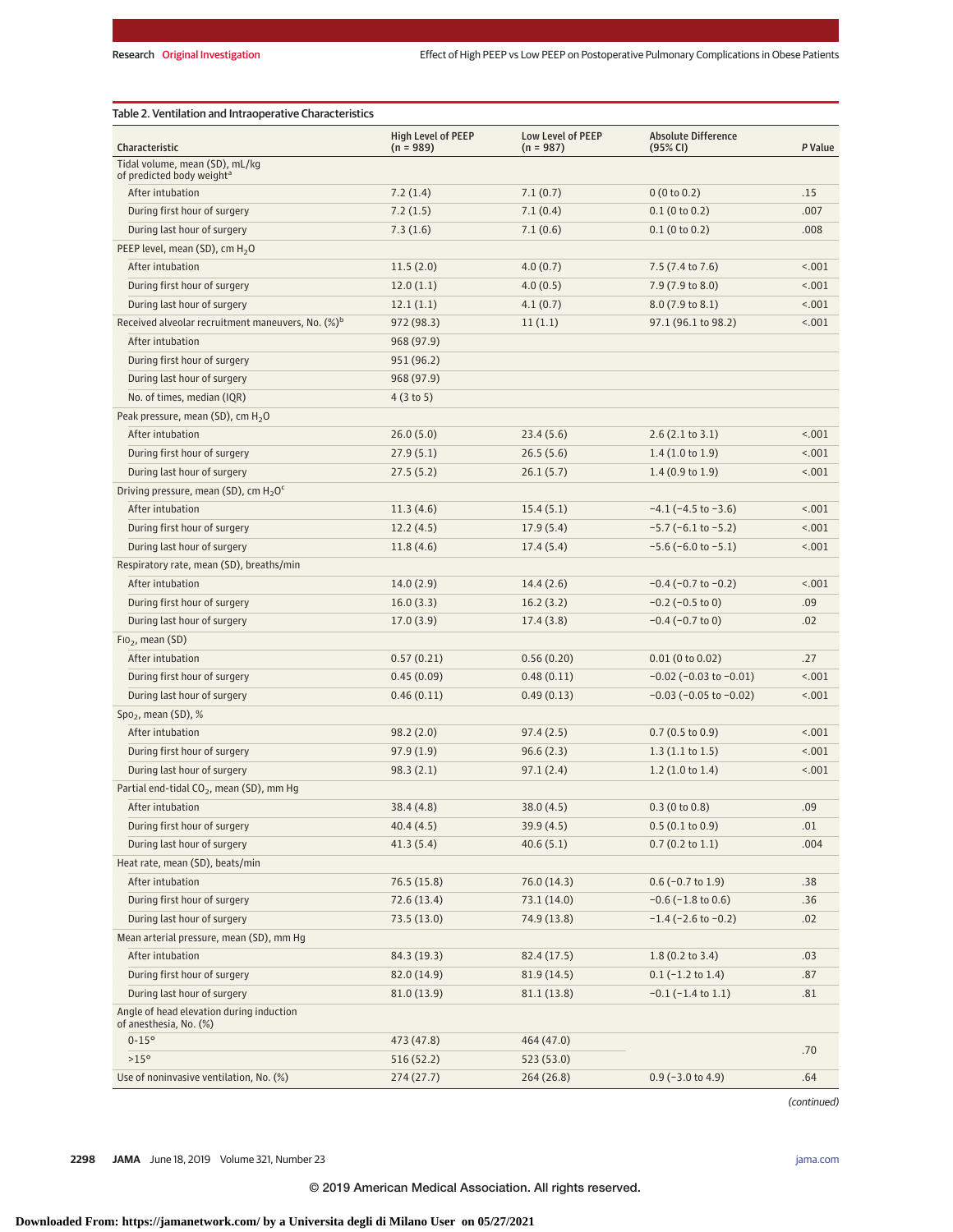| Characteristic                                                  | <b>High Level of PEEP</b><br>$(n = 989)$ | Low Level of PEEP<br>$(n = 987)$ | <b>Absolute Difference</b><br>(95% CI) | P Value |
|-----------------------------------------------------------------|------------------------------------------|----------------------------------|----------------------------------------|---------|
| Type of anesthesia, No. (%)                                     |                                          |                                  |                                        |         |
| Total intravenous                                               | 104(10.5)                                | 95(9.6)                          |                                        |         |
| Balanced                                                        | 885 (89.5)                               | 892 (90.4)                       |                                        | .51     |
| Epidural analgesia, No. (%)                                     | 80(8.1)                                  | 81(8.2)                          | $-0.1$ ( $-2.5$ to 2.3)                | .92     |
| Thoracic, No./total No. (%)                                     | 64/80 (80.0)                             | 66/81 (81.5)                     |                                        |         |
| Lumbar, No./total No. (%)                                       | 16/80 (20.0)                             | 15/81(18.5)                      |                                        | .81     |
| Neuromuscular blockade. No. (%)                                 | 974 (98.5)                               | 961 (97.4)                       | $1.1 (-0.1 to 2.4)$                    | .08     |
| Monitoring of neuromuscular function,<br>No./total No. $(\%)^d$ | 632/982 (64.9)                           | 651/984 (67.7)                   | $-1.8$ ( $-6.0$ to 2.4)                | .40     |
| Reversal, No./total No. (%)                                     | 724/982 (74.3)                           | 723/984 (75.2)                   | $0.2$ (-3.6 to 4.1)                    | .90     |
| Total fluids, median (IQR), L                                   | 1.5(1.0 to 2.5)                          | 1.6(1.0 to 2.5)                  | $0.02$ (-0.11 to 0.14)                 | .79     |
| Crystalloids, median (IQR), L                                   | 1.5(1.0 to 2.5)                          | 1.5(1.0 to 2.5)                  | $0(-0.12 \text{ to } 0.11)$            | .97     |
| Synthetic colloids                                              |                                          |                                  |                                        |         |
| Median (IQR), L                                                 | $0.5(0.5-0.7)$                           | $0.5(0.5-0.5)$                   | $0.05$ (-0.09 to 0.19)                 | .50     |
| No. (%)                                                         | 74(7.5)                                  | 56(5.7)                          | $1.8$ (-0.3 to 4.0)                    | .09     |
| Urine output, median (IQR), L                                   | $0.14$ (0 to 0.30)                       | 0.15(0 to 0.30)                  | $-0.02$ ( $-0.05$ to $0.01$ )          | .16     |
| Types of blood products for transfusion, No. (%)                |                                          |                                  |                                        |         |
| Packed red blood cells                                          | 19(1.9)                                  | 29(2.9)                          | $-1.0$ ( $-2.3$ to 0.3)                | .14     |
| Fresh frozen plasma                                             | 14(1.4)                                  | 17(1.7)                          | $-0.3$ ( $-1.4$ to 0.7)                | .58     |
| <b>Platelets</b>                                                | 2(0.2)                                   | 2(0.2)                           | $0(-0.3 \text{ to } 0.3)$              | > 0.99  |
| Albumin                                                         | 19(1.9)                                  | 11(1.1)                          | $0.8$ (-0.2 to 1.8)                    | .14     |
| Blood loss, mean (SD), mL                                       | 187 (412)                                | 182 (382)                        | $5.2$ (-30.3 to 40.8)                  | .77     |
| Temperature at end of surgery, mean (SD), °C                    | 36.3(0.7)                                | 36.2(0.7)                        | 0(0 to 0.1)                            | .12     |
| Duration, median (IQR), h                                       |                                          |                                  |                                        |         |
| Surgery                                                         | 2.5(2.0 to 3.3)                          | 2.5(2.0 to 3.3)                  | $0(-0.1 \text{ to } 0.1)$              | .62     |
| Anesthesia                                                      | $3.2$ (2.5 to 4.2)                       | $3.2$ (2.5 to 4.2)               | $0(-0.1 \text{ to } 0.2)$              | .94     |

IQR, interquartile range, PEEP, positive end-expiratory pressure; Spo<sub>2</sub>, oxygen saturation as measured by pulse oximetry.

increase of airway pressure to open atelectatic lung units) during surgery.

<sup>a</sup> Predicted body weight calculated as 50 + 0.91 × (height in centimeters −

<sup>c</sup> Calculated as plateau pressure minus level of PEEP.

152.4) for men and 45.5 + 0.91 × (height in centimeters − 152.4) for women.

d Includes any neuromuscular function monitoring (eg, train of 4).

In the low level of PEEP group, alveolar recruitment maneuvers were performed for rescue purposes in 11 patients (1.1%).

Compared with the low level of PEEP group, peak pressure and  $Spo<sub>2</sub>$  increased and the driving pressure (ie, plateau pressure minus level of PEEP) and  $F1O<sub>2</sub>$  decreased in the high level of PEEP group (eFigures 4-7 in [Supplement 4\)](https://jama.jamanetwork.com/article.aspx?doi=10.1001/jama.2019.7505&utm_campaign=articlePDF%26utm_medium=articlePDFlink%26utm_source=articlePDF%26utm_content=jama.2019.7505). The following did not significantly differ between groups: need for fluids, transfusion of blood products, characteristics of anesthesia, use of epidural analgesia, management of neuromuscular blockade, duration of surgery, and duration of anesthesia. Postoperative pain and dyspnea were comparable between groups (eTable 7 in [Supplement 4\)](https://jama.jamanetwork.com/article.aspx?doi=10.1001/jama.2019.7505&utm_campaign=articlePDF%26utm_medium=articlePDFlink%26utm_source=articlePDF%26utm_content=jama.2019.7505).

#### Primary Outcome

Postoperative pulmonary complications within the first 5 days following surgery occurred in 211 patients (21.3%) in the high level of PEEP group compared with 233 patients (23.6%) in the low level of PEEP group (difference, −2.3% [95% CI, −5.9% to 1.4%]; RR, 0.93 [95% CI, 0.83 to 1.04]; *P* = .23) (Table 3; eFigure 8 in [Supplement 4\)](https://jama.jamanetwork.com/article.aspx?doi=10.1001/jama.2019.7505&utm_campaign=articlePDF%26utm_medium=articlePDFlink%26utm_source=articlePDF%26utm_content=jama.2019.7505). The most common postoperative pulmonary complication was mild respiratory failure, which was reported in 135 patients (13.7%) in the high level of PEEP group

compared with 154 patients (15.6%) in the low level of PEEP group (difference, −1.9% [95% CI, −5.1% to 1.2%]; RR, 0.92 [95% CI, 0.80 to 1.05];  $P = .22$ ).

Pleural effusion occurred in 43 patients (4.3%) in the high level of PEEP group compared with 21 patients (2.1%) in the low level of PEEP group (difference, 2.2% [95% CI, 0.7%- 3.8%]; RR, 1.35 [95% CI, 1.14-1.62]; *P* = .005). The rates of the other components of the primary end point did not significantly differ between the groups. The effect of PEEP level on the occurrence of postoperative pulmonary complications was consistent across subgroups (Figure 2), including nonlaparoscopic vs laparoscopic surgery, body mass index less than 40 vs 40 or greater, baseline  $Spo<sub>2</sub>$  less than 96% vs 96% or greater, peripheral vs upper abdominal incision procedures, and waistto-hip ratio less than 1.0 vs 1.0 or greater.

# Secondary Outcomes

Postoperative secondary outcomes appear in Table 3 and in eFigures 9-11 in [Supplement 4.](https://jama.jamanetwork.com/article.aspx?doi=10.1001/jama.2019.7505&utm_campaign=articlePDF%26utm_medium=articlePDFlink%26utm_source=articlePDF%26utm_content=jama.2019.7505) Severe postoperative pulmonary complications, postoperative extrapulmonary complications, unexpected admission to the intensive care unit, the number of hospital-free days at day 90, and mortality during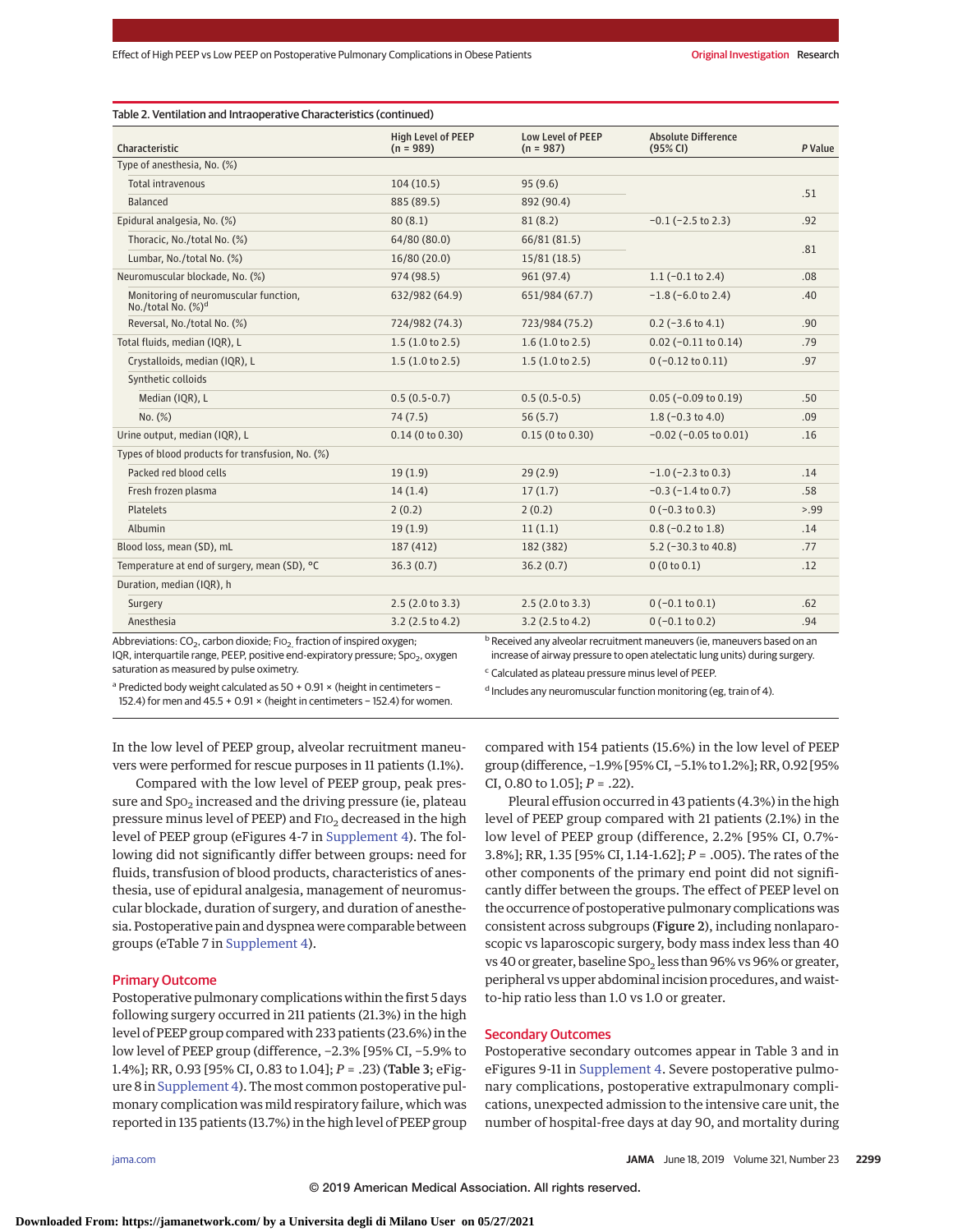|                                                     | No. of Events (%)                            |                                      |                                           |                                                       |                      |
|-----------------------------------------------------|----------------------------------------------|--------------------------------------|-------------------------------------------|-------------------------------------------------------|----------------------|
|                                                     | <b>High Level of PEEP</b><br>$(n = 989)^{a}$ | Low Level of PEEP<br>$(n = 987)^{a}$ | <b>Absolute Difference</b><br>(95% CI), % | <b>Risk Ratio</b><br>$(95\% \, \text{Cl})^{\text{b}}$ | P Value <sup>c</sup> |
| <b>Primary Outcome</b>                              |                                              |                                      |                                           |                                                       |                      |
| Postoperative pulmonary complications               | 211(21.3)                                    | 233(23.6)                            | $-2.3$ ( $-5.9$ to 1.4)                   | 0.93 (0.83 to 1.04)                                   | .23                  |
| <b>Components of the Primary Outcome</b>            |                                              |                                      |                                           |                                                       |                      |
| Respiratory failure <sup>d</sup>                    |                                              |                                      |                                           |                                                       |                      |
| Mild                                                | 135(13.7)                                    | 154(15.6)                            | $-1.9$ ( $-5.1$ to 1.2)                   | 0.92 (0.80 to 1.05)                                   | .22                  |
| Moderate                                            | 42(4.2)                                      | 58(5.9)                              | $-1.6$ ( $-3.6$ to 0.3)                   | $0.83$ (0.65 to 1.05)                                 | .10                  |
| Severe                                              | 30(3.0)                                      | 36(3.6)                              | $-0.6$ ( $-2.2$ to $1.0$ )                | $0.90(0.69 \text{ to } 1.18)$                         | .45                  |
| Atelectasis                                         | 44 (4.4)                                     | 55(5.6)                              | $-1.1$ ( $-3.0$ to 0.8)                   | 0.88 (0.70 to 1.10)                                   | .25                  |
| Pleural effusion                                    | 43(4.3)                                      | 21(2.1)                              | $2.2$ (0.7 to 3.8)                        | 1.35 (1.14 to 1.62)                                   | .005                 |
| New pulmonary infiltrates                           | 14(1.4)                                      | 18(1.8)                              | $-0.4$ ( $-1.5$ to 0.7)                   | 0.87 (0.59 to 1.29)                                   | .47                  |
| Cardiopulmonary edema                               | 17(1.7)                                      | 9(0.9)                               | $0.8$ (-0.2 to 1.8)                       | 1.31 (0.99 to 1.74)                                   | .12                  |
| Bronchospasm                                        | 12(1.2)                                      | 10(1.0)                              | $0.2$ (-0.7 to 1.1)                       | $1.09(0.74 \text{ to } 1.60)$                         | .67                  |
| Pulmonary infection                                 | 10(1.0)                                      | 10(1.0)                              | $0(-0.9 to 0.9)$                          | $0.99(0.64 \text{ to } 1.55)$                         | > 0.99               |
| Aspiration pneumonitis                              | 2(0.2)                                       | 1(0.1)                               | $0.1$ (-0.2 to 0.4)                       | 1.33 (0.60 to 2.97)                                   | > 0.99               |
| Acute respiratory distress syndrome                 | 3(0.3)                                       | 1(0.1)                               | $0.2$ (-0.2 to 0.6)                       | 1.50 (0.85 to 2.64)                                   | .62                  |
| Pneumothorax                                        | 1(0.1)                                       | 3(0.3)                               | $-0.2$ ( $-0.6$ to 0.2)                   | 0.50 (0.09 to 2.72)                                   | .37                  |
| <b>Secondary Outcomes</b>                           |                                              |                                      |                                           |                                                       |                      |
| Severe postoperative pulmonary<br>complications     | 116(11.7)                                    | 134(13.6)                            | $-1.8$ ( $-4.8$ to 1.1)                   | $0.91(0.80 \text{ to } 1.05)$                         | .22                  |
| Postoperative extrapulmonary<br>complications       | 167(16.9)                                    | 150(15.2)                            | $1.7$ (-1.5 to 4.9)                       | 1.06 (0.95 to 1.19)                                   | .31                  |
| Systemic inflammatory response<br>syndrome          | 93(9.4)                                      | 83 (8.4)                             | $1.0$ (-1.5 to 3.5)                       | 1.06 (0.91 to 1.22)                                   | .44                  |
| <b>Sepsis</b>                                       | 18(1.8)                                      | 15(1.5)                              | $0.3$ (-0.8 to 1.4)                       | 1.09 (0.79 to 1.49)                                   | .60                  |
| Severe sepsis                                       | 7(0.7)                                       | 10(1.0)                              | $-0.3$ ( $-1.1$ to 0.5)                   | $0.82$ (0.46 to 1.45)                                 | .46                  |
| Septic shock                                        | 7(0.7)                                       | 8(0.8)                               | $-0.1$ ( $-0.9$ to 0.7)                   | $0.93(0.54 \text{ to } 1.60)$                         | .79                  |
| Gastrointestinal failure <sup>e</sup>               | 65(6.6)                                      | 56(5.7)                              | $0.9$ (-1.2 to 3.0)                       | 1.07(0.90 to 1.28)                                    | .40                  |
| 1 (less severe) $f$                                 | 34/49 (69.4)                                 | 26/46 (56.5)                         |                                           |                                                       |                      |
| 2 <sup>f</sup>                                      | 11/49(22.4)                                  | 16/46 (34.8)                         |                                           |                                                       | .64                  |
| 3 <sup>f</sup>                                      | 3/49(6.1)                                    | 2/46(4.3)                            |                                           |                                                       |                      |
| 4 (more severe) <sup>f</sup>                        | 1/49(2.0)                                    | 2/46(4.3)                            |                                           |                                                       |                      |
| Acute kidney failure <sup>9</sup>                   | 31(3.1)                                      | 32(3.2)                              | $-0.1$ ( $-1.6$ to 1.4)                   | 0.98 (0.76 to 1.26)                                   | .89                  |
| Risk <sup>f</sup>                                   | 13/31 (41.9)                                 | 15/32 (46.9)                         |                                           |                                                       |                      |
| Injury <sup>f</sup>                                 | 9/31(29.0)                                   | 10/32 (31.2)                         |                                           |                                                       | .97                  |
| Failuref                                            | 7/31(22.5)                                   | 5/32(15.6)                           |                                           |                                                       |                      |
| Loss <sup>f</sup>                                   | 2/31(6.4)                                    | 2/32(6.2)                            |                                           |                                                       |                      |
| Extrapulmonary infection                            | 29(2.9)                                      | 23(2.3)                              | $0.6$ (-0.8 to 2.0)                       | 1.11 (0.87 to 1.42)                                   | .40                  |
| Hepatic failure                                     | 9(0.9)                                       | 9(0.9)                               | $0(-0.8 to 0.8)$                          | 0.99 (0.63 to 1.59)                                   | > 99                 |
| Coma                                                | 2(0.2)                                       | 2(0.2)                               | $0(-0.4 to 0.4)$                          | 0.99 (0.37 to 2.66)                                   | > 0.99               |
| Disseminated intravascular coagulation              | 1(0.1)                                       | 0                                    | $0.1$ (-0.1 to 0.3)                       | 2.00 (1.91 to 2.09)                                   | > 0.99               |
| Acute myocardial infarction                         | $\mathbf 0$                                  | 0                                    |                                           |                                                       |                      |
| Impaired postoperative wound healing                | 22(2.2)                                      | 26(2.6)                              | $-0.4$ ( $-1.8$ to 0.9)                   | 0.91 (0.66 to 1.24)                                   | .55                  |
| Unexpected need for ICU admission<br>or readmission | 41(4.1)                                      | 32(3.2)                              | $0.9$ (-0.8 to 2.6)                       | 1.12 (0.91 to 1.38)                                   | .29                  |
| Hospital-free days at postoperative day 90          |                                              |                                      |                                           |                                                       |                      |
| Mean (SD)                                           | 81.2 (16.5)                                  | 82.0 (14.5)                          | $-0.77$ ( $-2.16$ to $0.61$ )             | $-0.77$ (-2.16 to 0.61) <sup>h</sup>                  | .27                  |
| Median (IQR)                                        | 86 (84 to 87)                                | 86 (84 to 87)                        |                                           |                                                       |                      |
| Intraoperative adverse events                       |                                              |                                      |                                           |                                                       |                      |
| Hypoxemia <sup>i</sup>                              | 49 (5.0)                                     | 134 (13.6)                           | $-8.6$ ( $-11.1$ to $-6.1$ )              | 0.51(0.40 to 0.65)                                    | < .001               |
| Hypotension <sup>j</sup>                            | 313 (31.6)                                   | 170(17.2)                            | 14.4 (10.7 to 18.2)                       | 1.43(1.31 to 1.56)                                    | 1001                 |
| Bradycardia <sup>k</sup>                            | 98 (9.9)                                     | 59(6.0)                              | $3.9(1.5 \text{ to } 6.3)$                | $1.27(1.11 \text{ to } 1.45)$                         | .001                 |
| Mortality during hospital stay                      | 12(1.2)                                      | 5(0.5)                               | $0.7$ (-0.1 to 1.5)                       | 1.41 (0.95 to 1.81)                                   | .09                  |

(continued)

**2300 JAMA** June 18, 2019 Volume 321, Number 23 **(Reprinted)** is the property of the property of the printed of the property of the property of the printed of the property of the property of the property of the property of

© 2019 American Medical Association. All rights reserved.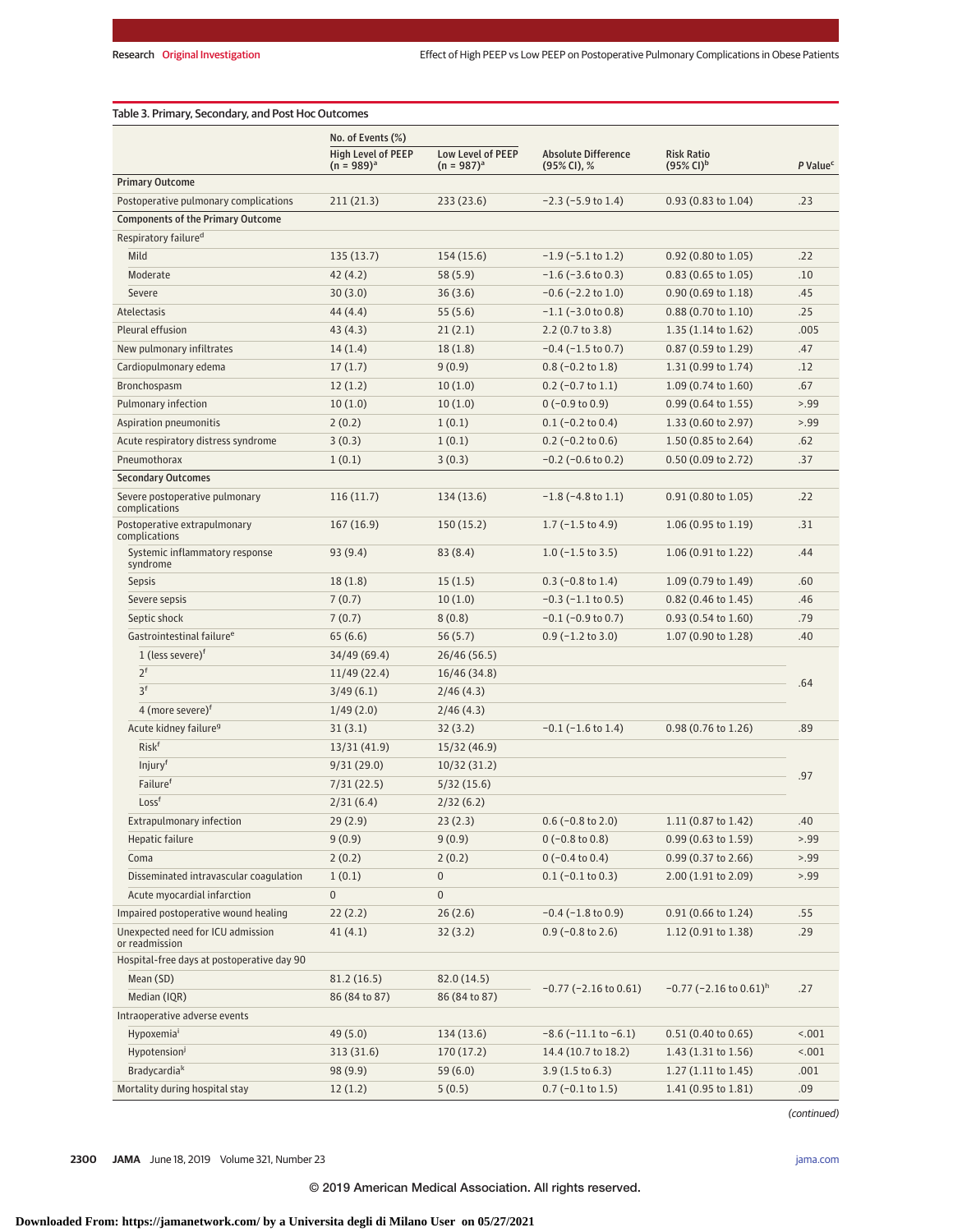| Table 3. Primary, Secondary, and Post Hoc Outcomes (continued) |                                              |                                      |                                                |                                                     |                      |  |  |  |
|----------------------------------------------------------------|----------------------------------------------|--------------------------------------|------------------------------------------------|-----------------------------------------------------|----------------------|--|--|--|
|                                                                | No. of Events (%)                            |                                      |                                                |                                                     |                      |  |  |  |
|                                                                | <b>High Level of PEEP</b><br>$(n = 989)^{a}$ | Low Level of PEEP<br>$(n = 987)^{a}$ | <b>Absolute Difference</b><br>$(95\%$ CI), $%$ | <b>Risk Ratio</b><br>$(95\% \text{ Cl})^{\text{b}}$ | P Value <sup>c</sup> |  |  |  |
| <b>Post Hoc Outcomes</b>                                       |                                              |                                      |                                                |                                                     |                      |  |  |  |
| Intraoperative adverse events                                  |                                              |                                      |                                                |                                                     |                      |  |  |  |
| Rescue strategy for desaturation                               | 59(6.0)                                      | 166(16.8)                            | $-10.8$ ( $-13.6$ to $-8.1$ )                  | $0.49(0.39)$ to $0.62$                              | < 0.001              |  |  |  |
| Need for vasoactive drugs                                      | 491 (49.6)                                   | 439 (44.5)                           | 5.2(0.8 to 9.6)                                | 1.10(1.01 to 1.21)                                  | .02                  |  |  |  |
| Mortality at 5 d                                               | 5(0.5)                                       | 3(0.3)                               | $0.2$ (-0.3 to 0.8)                            | HR, 1.67 (0.40 to 6.97) <sup>1</sup>                | .48                  |  |  |  |

Abbreviations: HR, hazard ratio; ICU, intensive care unit; IQR, interquartile range; PEEP, positive end-expiratory pressure.

<sup>a</sup> Number of reference patients unless otherwise indicated.

b Data are risk ratios unless otherwise indicated. The risk ratios and 95% CIs were calculated using the Wald likelihood ratio approximation test.

 $\epsilon$  Calculated using the  $\chi^2$  test.

<sup>d</sup> Defined as an arterial partial pressure of oxygen less than 60 mm Hg or peripheral oxygen saturation as measured by pulse oximetry (Spo<sub>2</sub>) less than 90% while breathing at least 10 minutes of room air (beach chair position), excluding hypoventilation. Patients responding to 2 L or less of supplemental oxygen were classified as having mild failure; responding only to greater than 2 L of oxygen, moderate failure. Severe respiratory failure was further defined as the need for noninvasive or invasive mechanical ventilation.

<sup>e</sup> Classified from 1 to 4; higher values indicate a more severe condition. A score of 1 reflects enteral feeding with less than 50% of calculated needs or no feeding 3 days after abdominal surgery; score of 2, food intolerance or intra-abdominal hypertension; score of 3, food intolerance and intra-abdominal hypertension; score of 4, abdominal compartment syndrome.

<sup>f</sup> Data are expressed as No./total No. (%).

<sup>g</sup> Classified in 4 categories according to the stage of kidney injury. Acute kidney

failure risk defined as an increase in creatinine level 1.5 times the upper limit of normal, decrease in glomerular filtration rate greater than 25%, or urine output less than 0.5 mL/kg/h for 6 hours; injury, an increase in creatinine level 2 times the upper limit of normal, decrease in glomerular filtration rate greater than 50%, or urine output less than 0.5 mL/kg/h for 12 hours; failure, an increase in creatinine level 3 times the upper limit of normal, decrease in glomerular filtration rate greater than 75%, urine output less than 0.3 mL/kg/h for 24 hours, or anuria for 12 hours; loss, complete loss of kidney function for longer than 4 weeks.

- h Effect estimate is expressed as the mean difference. The accompanying P value was calculated using the t test.
- <sup>i</sup> Defined as Spo<sub>2</sub> of 92% or less; or any decline in Spo<sub>2</sub> greater than 5% if Spo<sub>2</sub> was previously less than 92%.
- <sup>j</sup> Defined as systolic blood pressure less than 90 mm Hg or any decrease in systolic blood pressure greater than 10 mm Hg if systolic blood pressure was previously less than 90 mm Hg.
- k Defined as a heart rate less than 50 beats/min or any decrease in heart rate greater than 20% if the heart rate was previously less than 50 beats/min.
- $\frac{1}{1}$  The 95% CI and the accompanying P value were calculated using the Cox proportional hazards model.

#### Figure 2. Risk Ratio for Postoperative Pulmonary Complications (PPCs) in Prespecified Subgroups

|                                 | <b>High PEEP</b> |              | <b>Low PEEP</b> |              |                               |                  |                                    |                            |
|---------------------------------|------------------|--------------|-----------------|--------------|-------------------------------|------------------|------------------------------------|----------------------------|
| <b>Subgroups of Patients</b>    | No. With<br>PPC  | Total<br>No. | No. With<br>PPC | Total<br>No. | <b>Risk Ratio</b><br>(95% CI) | <b>High PEEP</b> | Favors : Favors<br><b>Low PEEP</b> | P Value for<br>Interaction |
| Type of surgery                 |                  |              |                 |              |                               |                  |                                    |                            |
| Nonlaparoscopic                 | 79               | 240          | 74              | 253          | $1.09(0.90-1.32)$             |                  |                                    |                            |
| Laparoscopic                    | 130              | 740          | 156             | 727          | $0.88(0.77-1.01)$             |                  |                                    | .08                        |
| Body mass index <sup>a</sup>    |                  |              |                 |              |                               |                  |                                    |                            |
| <40                             | 76               | 336          | 94              | 376          | $0.93(0.77 - 1.13)$           |                  |                                    |                            |
| $\geq 40$                       | 135              | 653          | 139             | 611          | $0.94(0.82 - 1.08)$           |                  |                                    | .97                        |
| Peripheral oxygen saturation, % |                  |              |                 |              |                               |                  |                                    |                            |
| ~506                            | 88               | 317          | 112             | 342          | $0.88(0.74-1.06)$             |                  |                                    |                            |
| $\geq 96$                       | 123              | 672          | 121             | 645          | $0.99(0.86 - 1.13)$           |                  |                                    | .35                        |
| Type of incision                |                  |              |                 |              |                               |                  |                                    |                            |
| Peripheral                      | 32               | 126          | 25              | 126          | $1.16(0.89-1.53)$             |                  |                                    | .11                        |
| Upper abdominal                 | 179              | 863          | 208             | 861          | $0.90(0.80-1.02)$             |                  |                                    |                            |
| Waist-to-hip ratio, cm          |                  |              |                 |              |                               |                  |                                    |                            |
| 1.0                             | 97               | 467          | 100             | 457          | $0.97(0.83 - 1.13)$           |                  |                                    | .65                        |
| $\geq 1.0$                      | 98               | 447          | 112             | 449          | $0.92(0.78-1.08)$             |                  |                                    |                            |
| All patients                    | 211              | 989          | 233             | 987          | $0.93(0.83 - 1.04)$           |                  |                                    |                            |
|                                 |                  |              |                 |              |                               | 0.7              |                                    | $\overline{2}$             |
|                                 |                  |              |                 |              |                               |                  | Risk Ratio (95% CI)                |                            |

The data marker sizes are proportional to the numbers of patients entering the analysis. PEEP indicates positive end-expiratory pressure. <sup>a</sup> Calculated as weight in kilograms divided by height in meters squared.

hospital stay did not significantly differ between groups. During the intraoperative period, hypoxemia was less common in the high level of PEEP group, and hypotension and bradycardia were less frequent in the low level of PEEP group.

## Additional Analysis

The results of the per-protocol and the intention-to-treat analysis did not significantly differ (eTable 8 in [Supplement 4\)](https://jama.jamanetwork.com/article.aspx?doi=10.1001/jama.2019.7505&utm_campaign=articlePDF%26utm_medium=articlePDFlink%26utm_source=articlePDF%26utm_content=jama.2019.7505). The results were unaffected by adjustment for randomization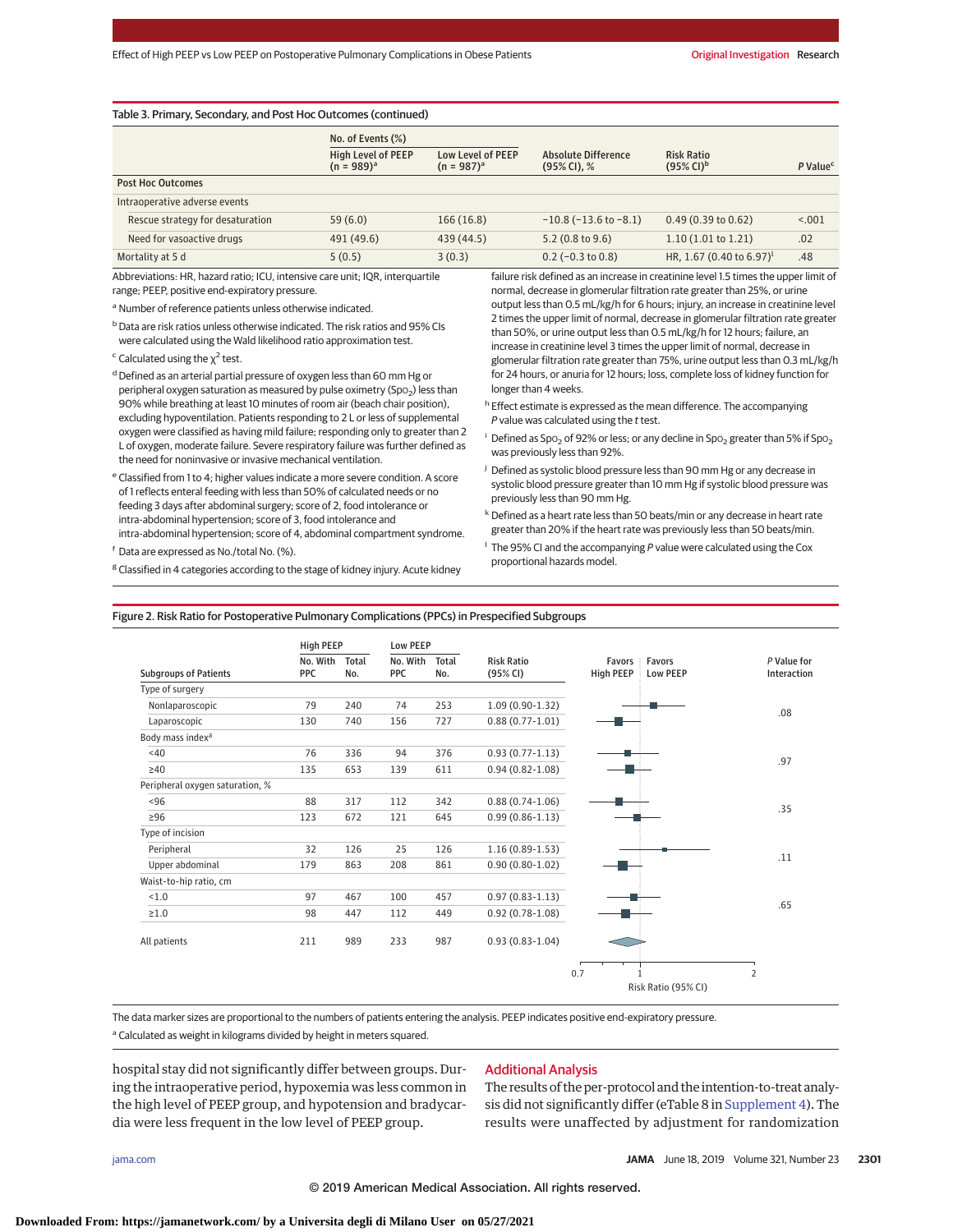factors (eTable 9 in Supplement 4). Additional sensitivity analyses using different statistical assumptions yielded similar results (eTable 9 and eFigure 12 in [Supplement 4\)](https://jama.jamanetwork.com/article.aspx?doi=10.1001/jama.2019.7505&utm_campaign=articlePDF%26utm_medium=articlePDFlink%26utm_source=articlePDF%26utm_content=jama.2019.7505).

# Post Hoc Analyses

During the intraoperative period, post hoc analyses showed that the need for a rescue strategy for desaturation was less common in the high level of PEEP group, whereas in the low level of PEEP group, the need for vasoactive drugs was lower (Table 3). In addition, 5-day mortality did not significantly differ between groups.

# **Discussion**

Among obese patients undergoing surgery, intraoperative mechanical ventilation with a high level of PEEP and alveolar recruitment maneuvers did not reduce postoperative pulmonary complications compared with a low level of PEEP. During the intraoperative period, hypotension was more frequent in patients randomized to the high level of PEEP group, whereas hypoxemia was more common in patients randomized to the low level of PEEP group.

Use of an intraoperative high level of PEEP and alveolar recruitment maneuvers may prevent the development of lung atelectasis,<sup>22</sup> decrease the driving pressure,<sup>23</sup> homogenize ventilation,<sup>15</sup> and minimize the repetitive opening and closing of lung units, which could mitigate the development of pulmonary complications.<sup>24</sup> However, use of a high level of PEEP and alveolar recruitment maneuvers can also have adverse effects, including increased static stress and strain,<sup>25</sup> inflammation,<sup>26</sup> impaired hemodynamics,<sup>11</sup> and decreased lung lymphatic drainage.<sup>27</sup>

The choice of a PEEP level of  $4 \text{ cm H}_2\text{O}$  in the low level of PEEP group was based on data that was already available when the study was designed.<sup>3</sup> Because a PEEP level of 4 cm  $H_2O$ was unlikely to provide enough stability for a substantial proportion of lung units being kept open after alveolar recruitment maneuvers, such maneuvers were not routinely performed in that group. The design of the intervention in the high level of PEEP group was consistent with the concept of increasing the availability of lung units for gas exchange and stabilizing them at expiration, while limiting the effect on hemodynamics.<sup>22</sup> For this reason, but also because chest wall elastance may increase during surgery, alveolar recruitment maneuvers were repeated at intervals of 1 hour in the high level of PEEP group.

Previous studies reported that PEEP and alveolar recruitment maneuvers improved intraoperative pulmonary function.15,22 However, those studies were inadequately powered to address postoperative pulmonary complications. The finding of the present study that ventilation with a higher level of PEEP and alveolar recruitment maneuvers did not reduce postoperative pulmonary complications is consistent with results among normal weight patients who underwent abdominal surgery, in whom high levels of PEEP with alveolar recruitment maneuvers also did not prevent postoperative pulmonary complications.<sup>11,12</sup> Taken together,

evidence from major trials indicates that intraoperative mechanical ventilation strategies aiming to reduce atelectasis do not prevent postoperative pulmonary complications compared with a strategy allowing higher degrees of atelectasis (also known as permissive atelectasis).

The finding that intraoperative hypotension and bradycardia were more frequent in patients randomized to higher levels of PEEP is consistent with previous reports among obese patients undergoing bariatric surgery<sup>15</sup> and among normal weight patients undergoing abdominal surgery.<sup>11</sup> Theoretically, preoperative optimization of intravascular volume might have decreased hemodynamic adverse events. However, this practice is not universally accepted in surgical patients, and given the pragmatic nature of this trial, it was not recommended to be incorporated at the sites. In addition, the observation that hypoxemia occurred more frequently and the rescue strategy for desaturation was needed more often in the lower level of PEEP group is consistent with recent findings from patients who underwent bariatric surgery, had lung reexpansion, and individual titration of PEEP<sup>15</sup> and among normal weight and overweight patients.<sup>11,12</sup>

Therefore, the data from the present study confirm that intraoperative PEEP exerts concurring effects on lung function and circulation. A decrease in the driving pressure among patients in the higher level of PEEP group compared with the lower level of PEEP group did not result in improved clinical outcome measures, which was expected based on previous studies involving patients with acute respiratory distress syndrome<sup>28</sup> and conducted in the operating room.8,29 However, such studies were not interventional, suggesting that the driving pressure is a reliable marker for clinical outcome; however, its usefulness as a therapeutic target is still unclear.

The observed incidence of postoperative pulmonary complications was within the range predicted by the Assess Respiratory Risk in Surgical Patients in Catalonia score and comparable with that reported in a previous study focusing on intraoperative mechanical ventilation in obese patients.<sup>1</sup> Mild respiratory failure was themost frequent pulmonary complication and also was reported in several studies addressing the incidence of postoperative pulmonary complications.<sup>1-4,11,18</sup> Mild respiratory failure was associated with prolonged hospitalization and mortality in the general population<sup>4</sup> and in obese patients undergoing surgery<sup>1</sup>; therefore, it is clinically important.

The overall incidence of pleural effusion was lower than in a previous trial in normal weight and overweight patients, $11$ but was higher in the higher level of PEEP group compared with the lower level of PEEP group. In a ventilatory strategy with high levels of PEEP, increased hydrostatic forces across the lung capillaries (associated with raised venous pressures and impaired lymphatic drainage) may result in interstitial fluid sequestration.<sup>30</sup> Given comparable rates of postoperative pulmonary complications, clinicians can titrate intraoperative PEEP level to optimize oxygenation or to maintain blood pressure as indicated in particular patients.

This study has several strengths. A composite outcome of postoperative pulmonary complications was selected because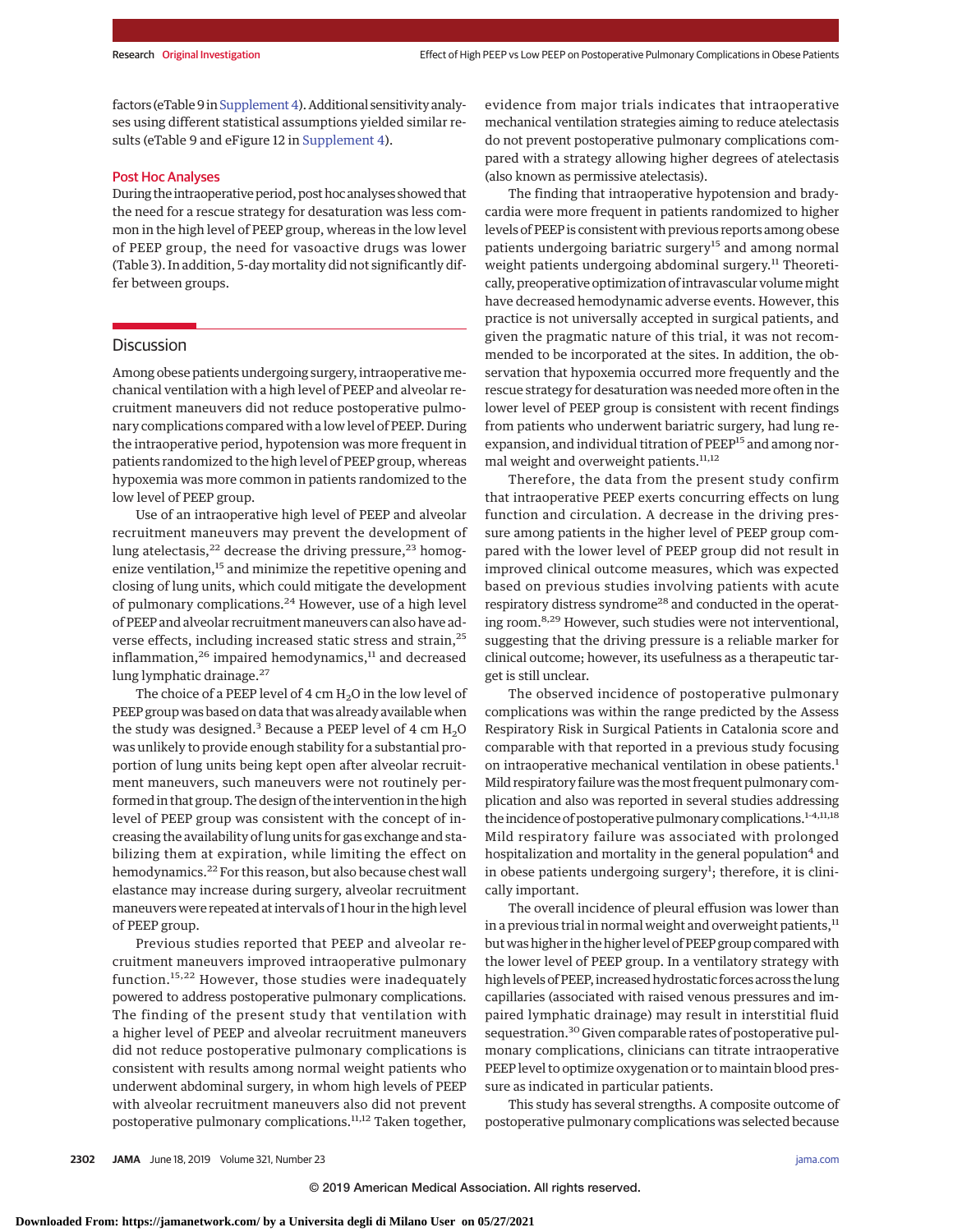the complications have been associated with prolonged hospitalization and increased mortality. The interventions were based on the current practice in the lower level of PEEP group, $<sup>1</sup>$ </sup> and on recommendations for clinical practice in the higher level of PEEP group.<sup>13,16</sup> Bias was minimized by using concealed allocation, blinding of outcome assessors, an intention-totreat analysis, and avoiding loss to follow-up. The sample size was readjusted after a recommendation from the data and safety monitoring committee, maintaining the power to detect clinically significant differences between the groups.

Additional strengths of this trial were that patients were enrolled during a relatively short period, minimizing the influence of changes in clinical practice. Furthermore, patients were enrolled at 77 sites in 23 countries and several types of surgery were included. The present results are thus generalizable.

#### Limitations

This study has several limitations. First, intraoperative anesthesiologists could not be blinded to the interventions. However, patients and postoperative assessors were fully blinded to the intraoperative period.

Second, the alveolar recruitment maneuver was based on stepwise increases in tidal volume, which is accompanied by transient increases in the driving pressure. How best to perform alveolar recruitment maneuvers during anesthesia remains unclear, but it is unlikely that results would differ with an alternative approach.

Third, because the trial was pragmatic, individual titration of PEEP level was not attempted. In obese patients undergoing surgery, a PEEP level of 10 cm  $H<sub>2</sub>O$  for open surgery and of 14 cm  $H<sub>2</sub>O$  for laparoscopic surgery represent a reasonable compromise between lung overdistension and collapse.<sup>31</sup> A PEEP level of 12 cm  $H_2O$  in the higher level of PEEP group was chosen as a compromise.

Fourth, respiratory management during emergence and during the immediate postoperative period was not harmonized among sites, but recommendations were given following international standards. Nevertheless, the results of the present study still apply only to intraoperative ventilation management.

Fifth, the composite outcome of postoperative pulmonary complications included events with different degrees of severity. However, even so-called minor pulmonary complications are associated with clinically relevant outcomes.

Sixth, it was not possible to differentiate upper from lower abdominal incisions, which may be associated with different degrees of pulmonary complications. However, in an analysis of patients who underwent abdominal visceral surgery, the interaction between the surgical approach (ie, open vs laparoscopic) was not significant.

## **Conclusions**

Among obese patients undergoing surgery under general anesthesia, an intraoperative mechanical ventilation strategy with a higher level of PEEP and alveolar recruitment maneuvers, compared with a strategy with a lower level of PEEP, did not reduce postoperative pulmonary complications.

#### ARTICLE INFORMATION

**Accepted for Publication:** May 17, 2019.

**Published Online:** June 3, 2019. doi[:10.1001/jama.2019.7505](https://jamanetwork.com/journals/jama/fullarticle/10.1001/jama.2019.7505?utm_campaign=articlePDF%26utm_medium=articlePDFlink%26utm_source=articlePDF%26utm_content=jama.2019.7505)

**Correction:** This article was corrected on November 12, 2019, to fix the names for collaborators that were incorrect or missing at the end of the article along with Supplement 4 to fix the names and affiliations that were added or corrected.

**Writing Committee for the PROBESE Collaborative Group:** The following investigators take authorship responsibility for the study results: Thomas Bluth, MD; Ary Serpa Neto, MD, MSc, PhD; Marcus J. Schultz, MD, PhD; Paolo Pelosi, MD, FERS; Marcelo Gama de Abreu, MD, MSc, PhD, DESA.

**Affiliations of Writing Committee for the PROBESE Collaborative Group:** Department of Anesthesiology and Critical Care Medicine, Pulmonary Engineering Group, University Hospital Carl Gustav Carus, Technische Universität Dresden, Germany (Bluth, Gama de Abreu); Department of Critical Care Medicine, Hospital Israelita Albert Einstein, Sao Paulo, Brazil (Serpa Neto); Department of Intensive Care, Academic Medical Center, University of Amsterdam, Amsterdam, the Netherlands (Schultz); Department of Surgical Sciences and Integrated Diagnostics, University of Genoa, Policlinico San Martino, Genoa, Italy (Pelosi).

**Author Contributions:** Drs Bluth and Gama de Abreu had full access to all of the data in the study and take responsibility for the integrity of the data and the accuracy of the data analysis.

Drs Bluth, Serpa Neto, Schultz, Pelosi, and Gama de Abreu contributed equally to this article. Concept and design: All authors. Acquisition, analysis, or interpretation of data: All authors. Drafting of the manuscript: All authors. Critical revision of the manuscript for important intellectual content: All authors. Statistical analysis: All authors. Obtained funding: Schultz, Gama de Abreu. Administrative, technical, or material support: Bluth, Gama de Abreu. Supervision: All authors.

**Conflict of Interest Disclosures:** Dr Bluth reported receiving personal fees from Comen Eletronics Technology Co Ltd. Dr Serpa Neto reported receiving personal fees from Drager. Dr Gama de Abreu reported receiving grants and personal fees from Drägerwerk AG and GlaxoSmithKline and receiving personal fees from GE Healthcare. No other disclosures were reported.

**Funding/Support:** The Clinical Trials Network of the European Society of Anaesthesiology provided financial support for the steering committee meetings, onsite visits to participating sites, for the building of the electronic data capture system, and for the advertising of the study. The Technische Universität Dresden provided logistical support for the coordinating site. The Conselho Nacional de Desenvolvimento Científico e Tecnológico provided financial support for insurance in Brazil. The Association of Anaesthetists of Great Britain and Ireland and the Northern Ireland Society of Anaesthetists provided financial support for the participating sites in the United Kingdom.

**Role of the Funder/Sponsor:** The funders/ sponsors had no role in the design and conduct of the study; collection, management, analysis, and interpretation of the data; preparation, review, or approval of the manuscript; and decision to submit the manuscript for publication.

**PROBESE Collaborative Group:** Steering Committee: Thomas Bluth, Ilona Bobek, Jaume C. Canet, Gilda Cinella, Luc de Baerdemaeker, Cesare Gregoretti, Göran Hedenstierna, Sabrine N. T. Hemmes, Michael Hiesmayr, Markus W. Hollmann, Samir Jaber, John Laffey, Marc-Joseph Licker, Klaus Markstaller, Idit Matot, Gary H. Mills, Jan Paul Mulier, Christian Putensen, Rolf Rossaint, Jochen Schmitt, Mert Senturk, Paolo Severgnini, Juraj Sprung, Marcos Francisco Vidal Melo, Hermann Wrigge, Ary Serpa Neto, Marcus J. Schultz, Paolo Pelosi, and Marcelo Gama de Abreu (chair). Study Coordinating Center: Thomas Bluth and Marcelo Gama de Abreu. PROBESE Investigators: The names are listed in alphabetical order and the affiliations appear in [Supplement 4.](https://jamanetwork.com/journals/jama/fullarticle/10.1001/jama.2019.7505?utm_campaign=articlePDF%26utm_medium=articlePDFlink%26utm_source=articlePDF%26utm_content=jama.2019.7505) Fernando Abelha, Sühayla Abitağaoğlu, Marc Achilles, Afeez Adebesin, Ine Adriaensens, Charles Ahene, Fatima Akbar, Mohammed Al Harbi, Rita Al Khoury al Kallab, Xavier Albanel, Florence Aldenkortt, Rawan Abdullah Saleh Alfouzan, Reef Alruqaie, Fernando Altermatt, Bruno Luís de Castro Araujo, Genaro Arbesú, Hanna Artsi, Caterina Aurilio, Omer Hilmi Ayanoglu, Alessandro Bacuzzi, Harris Baig, Yolanda Baird, Konstantin Balonov, Jaume Balust, Samantha Banks, Xiaodong Bao, Mélanie Baumgartner, Isabel Belda Tortosa, Alice Bergamaschi, Lars Bergmann, Luca Bigatello, Elena Biosca Pérez, Katja Birr,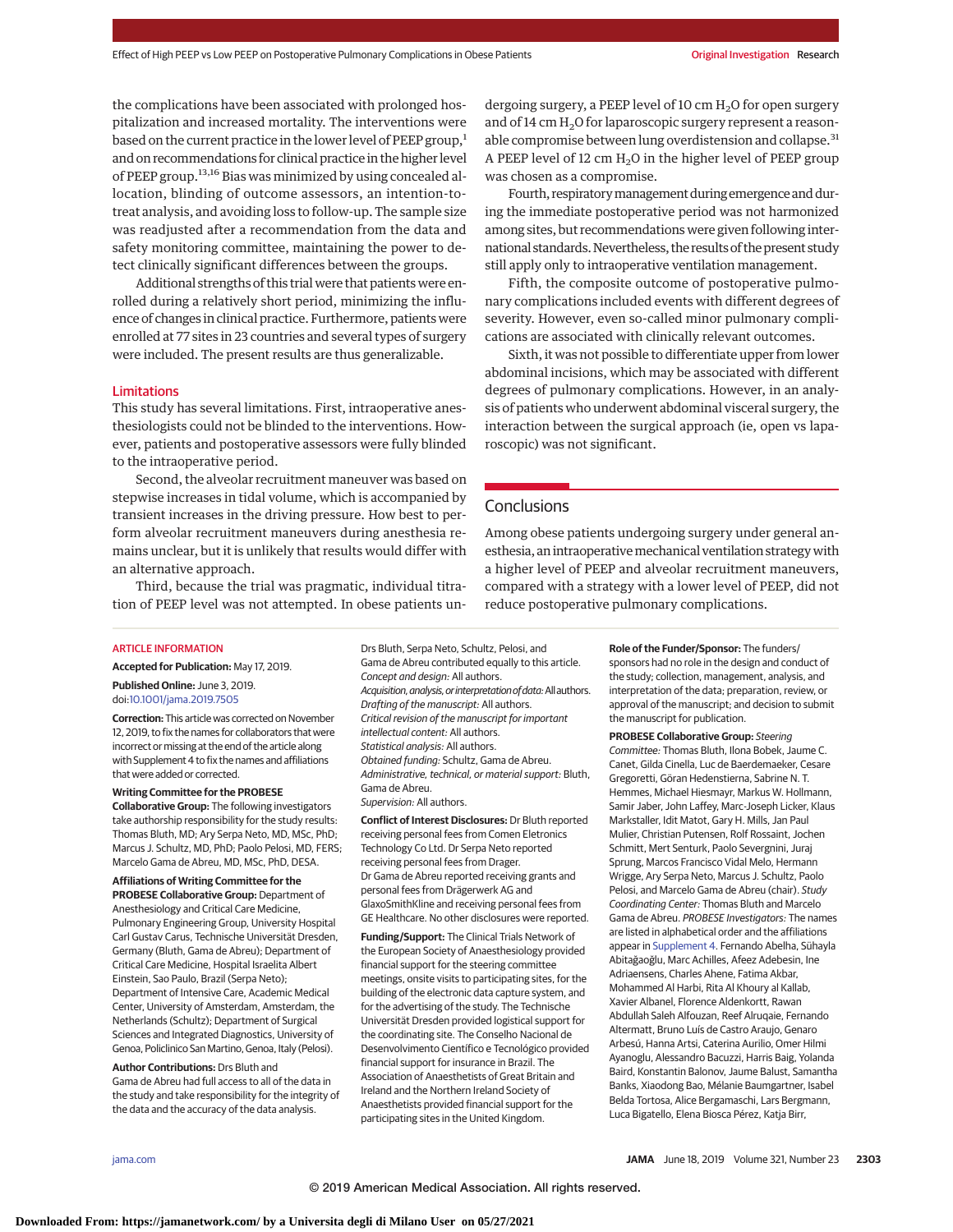Thomas Bluth, Ilona Bobek, Elird Bojaxhi, Chiara Bonenti, Iwona Bonney, Elke M. E. Bos, Sara Bowman, Leandro Gobbo Braz, Elisa Brugnoni, Sorin J. Brull, Iole Brunetti, Andrea Bruni, Shonie L. Buenvenida, Cornelius Johannes Busch, Giovanni Camerini, Jaume C. Canet, Beatrice Capatti, Javiera Carmona, Jaime Carungcong, Marta Carvalho, Anat Cattan, Carla Cavaleiro, Davide Chiumello, Stefano Ciardo, Mark Coburn, Umberto Colella, Victor Contreras, Pelin Corman Dincer, Elizabeth Cotter, Marcia Crovetto, William Darrah, Simon Davies, Luc de Baerdemaeker, Stefan De Hert, Enrique Del Cojo Peces, Ellise Delphin, John Diaper, Paulo do Nascimento Junior, Valerio Donatiello, Jing Dong, Maria do Socorro Dourado, Alexander Dullenkopf, Felix Ebner, Hamed Elgendy, Christoph Ellenberger, Dilek Erdoğan Arı, Thomas Ermert, Fadi Farah, Ana Fernandez-Bustamante, Cristina Ferreira, Marco Fiore, Ana Fonte, Christina Fortià Palahí, Andrea Galimberti, Marcelo Gama de Abreu, Najia Garofano, Luca Gregorio Giaccari, Fernando Gilsanz, Felix Girrbach, Luca Gobbi, Marc Bernard Godfried, Nicolai Goettel, Peter A. Goldstein, Or Goren, Andrew Gorlin, Manuel Granell Gil, Angelo Gratarola, Juan Graterol, Cesare Gregoretti, Pierre Guyon, Kevin Haire, Philippe Harou, Göran Hedenstierna, Antonia Helf, Sabrine N. T. Hemmes, Gunther Hempel, María José Hernández Cádiz, Björn Heyse, Michael Hiesmayr, Markus W. Hollmann, Ivan Huercio, Jasmina Ilievska, Samir Jaber, Lien Jakus, Vijay Jeganath, Yvonne Jelting, Minoa Jung, Barbara Kabon, Aalok Kacha, Maja Karaman Ilić, Arunthevaraja Karuppiah, Ayse Duygu Kavas, Gleicy Keli Barcelos, Todd A. Kellogg, Johann Kemper, Romain Kerbrat, Suraya Khodr, Peter Kienbaum, Bunyamin Kir, Thomas Kiss, Selin Kivrak, Vlasta Klarić, Thea Koch, Ceren Köksal, Ana Kowark, Peter Kranke, Bahar Kuvaki, Biljana Kuzmanovska, John Laffey, Mirko Lange, Marília Freitas de Lemos, Marc-Joseph Licker, Manuel López-Baamonde, Antonio López-Hernández, Mercedes Lopez-Martinez, Stéphane Luise, Mark MacGregor, Danielle Magalhães, Julien Maillard, Patrizia Malerbi, Natesan Manimekalai, Michael Margarson, Klaus Markstaller, Archer K. Martin, David P. Martin, Yvette N. Martin, Julia Martínez-Ocon, Ignacio Martin-Loeches, Emilio Maseda, Idit Matot, Niamh McAuliffe, Travis J. McKenzie, Paulina Medina, Melanie Meersch, Angelika Menzen, Els Mertens, Bernd Meurer, Tanja Meyer-Treschan, Changhong Miao, Camilla Micalizzi, Morena Milić, Gary H. Mills, Norma Sueli Pinheiro Módolo, Pierre Moine, Patrick Mölders, Ana Montero-Feijoo, Enrique Moret, Jan Paul Mulier, Markus K. Muller, Zoe Murphy, Pramod Nalwaya, Filip Naumovski, Paolo Navalesi, Lais Helena Navarro e Lima, Višnja Nesek Adam, Claudia Neumann, Christopher Newell, Zoulfira Nisnevitch, Junaid Nizamuddin, Cecilia Novazzi, Michael O'Connor, Günther Oprea, Mukadder Orhan Sungur, Sule Özbilgin, Maria Caterina Pace, Marcos Pacheco, Balaji Packianathaswamy, Estefania Palma Gonzalez, Fotios Papaspyros, Sebastián Paredes, Maria Beatrice Passavanti, Juan Cristobal Pedemonte, Paolo Pelosi, Sanja Peremin, Christoph Philipsenburg, Daniela Pinho, Silvia Pinho, Linda M. Posthuma, Vincenzo Pota, Benedikt Preckel, Paolo Priani, Christian Putensen, Mohamed Aymen Rached, Aleksandar Radoeshki, Riccardo Ragazzi, Tamilselvan Rajamanickam, Arthi Rajamohan, Harish Ramakrishna, Desikan Rangarajan, Christian Reiterer, J. Ross Renew, Thomas Reynaud, Rhidian Rhys, Eva Rivas, Luisa Robitzky, Rolf Rossaint,

Catarina S. Nunes, Giovanni Sabbatini, Jon D. Samuels, Josep Martí Sanahuja, Pasquale Sansone, Alice Santos, Mohamed Sayedalahl, Maximilian S. Schaefer, Martin Scharffenberg, Eduardo Schiffer, Nadja Schliewe, Jochen Schmitt, Raoul Schorer, Marcus J. Schultz, Roman Schumann, Gabriele Selmo, Mar Sendra, Mert Senturk, Ary Serpa Neto, Paolo Severgnini, Kate Shaw, Mirjana Shosholcheva, Abdulrazak Sibai, Philipp Simon, Francesca Simonassi, Claudia Sinno, Nukhet Sivrikoz, Vasiliki Skandalou, Neil Smith, Maria Soares, Tania Socorro Artiles, Diogo Sousa Castro, Miguel Sousa, Savino Spadaro, Juraj Sprung, Emmanouil Stamatakis, Luzius A. Steiner, Andrea Stevenazzi, Alejandro Suarez-de-la-Rica, Mélanie Suppan, Robert Teichmann, José Maria Tena Guerrero, Bram Thiel, Raquel Tolós, Gulbin Tore Altun, Michelle Tucci, Zachary A. Turnbull, Žana Turudić, Matthias Unterberg, Jurgen Van Limmen, Yves Van Nieuwenhove, Julia Van Waesberghe, Marcos Francisco Vidal Melo, Bibiana Vitković, Luigi Vivona, Marcela Vizcaychipi, Carlo Alberto Volta, Anne Weber, Toby N. Weingarten, Jakob Wittenstein, Hermann Wrigge, Piet Wyffels, Julio Yagüe, David Yates, Ayşen Yavru, Lilach Zac, and Jing Zhong.

#### **Data Sharing Statement:** See [Supplement 5.](https://jamanetwork.com/journals/jama/fullarticle/10.1001/jama.2019.7505?utm_campaign=articlePDF%26utm_medium=articlePDFlink%26utm_source=articlePDF%26utm_content=jama.2019.7505)

**Additional Contributions:**We are indebted to all multidisciplinary team members at the study sites for their enthusiastic support and for diligently following the study interventions. We also thank the members of the data and safety monitoring committee: Daniel Sessler, MD (chair), Jennifer Hunter, MBE, MB ChB, PhD, Jeanine Wiener-Kronish, MD, Jean-Louis Vincent, MD, PhD, and Andreas Hoeft, MD, PhD. We also thank Edward Mascha, PhD (Cleveland Clinic Lerner College of Medicine at Case Western Reserve University, Cleveland, Ohio), for support in the study design and in the sample size estimations. None of the persons listed in this section received compensation.

#### **REFERENCES**

**1**. Ball L, Hemmes SNT, Serpa Neto A, et al; Las Vegas Investigators; PROVE Network; Clinical Trial Network of theEuropeanSocietyofAnaesthesiology.Intraoperative ventilation settings and their associations with postoperative pulmonary complications in obese patients. Br J Anaesth. 2018;121(4):899-908. doi[:10.1016/j.bja.2018.04.021](https://dx.doi.org/10.1016/j.bja.2018.04.021)

**2**. Mazo V, Sabaté S, Canet J, et al. Prospective external validation of a predictive score for postoperative pulmonary complications. Anesthesiology. 2014;121(2):219-231. doi[:10.1097/ALN.](https://dx.doi.org/10.1097/ALN.0000000000000334) [0000000000000334](https://dx.doi.org/10.1097/ALN.0000000000000334)

**3**. Las Vegas Investigators. Epidemiology, practice of ventilation and outcome for patients at increased risk of postoperative pulmonary complications: Las Vegas—an observational study in 29 countries. Eur J Anaesthesiol. 2017;34(8):492-507. doi[:10.](https://dx.doi.org/10.1097/EJA.0000000000000646) [1097/EJA.0000000000000646](https://dx.doi.org/10.1097/EJA.0000000000000646)

**4**. Fernandez-Bustamante A, Frendl G, Sprung J, et al. Postoperative pulmonary complications, early mortality, and hospital stay following noncardiothoracic surgery: a multicenter study by the Perioperative Research Network Investigators. JAMA Surg. 2017;152(2):157-166. doi[:10.1001/jamasurg.2016.4065](https://jamanetwork.com/journals/jama/fullarticle/10.1001/jamasurg.2016.4065?utm_campaign=articlePDF%26utm_medium=articlePDFlink%26utm_source=articlePDF%26utm_content=jama.2019.7505)

**5**. Weiser TG, Haynes AB, Molina G, et al. Estimate of the global volume of surgery in 2012: an assessment supporting improved health outcomes. Lancet. 2015;385(suppl 2):S11. doi[:10.1016/S0140-](https://dx.doi.org/10.1016/S0140-6736(15)60806-6) [6736\(15\)60806-6](https://dx.doi.org/10.1016/S0140-6736(15)60806-6)

**6**. NCD Risk Factor Collaboration (NCD-RisC). Worldwide trends in body-mass index, underweight, overweight, and obesity from 1975 to 2016: a pooled analysis of 2416 population-based measurement studies in 128·9 million children, adolescents, and adults. Lancet. 2017;390(10113):2627-2642. doi[:10.1016/](https://dx.doi.org/10.1016/S0140-6736(17)32129-3) [S0140-6736\(17\)32129-3](https://dx.doi.org/10.1016/S0140-6736(17)32129-3)

**7**. Afshin A, Forouzanfar MH, Reitsma MB, et al; GBD 2015 Obesity Collaborators. Health effects of overweight and obesity in 195 countries over 25 years. N Engl J Med. 2017;377(1):13-27. doi[:10.1056/](https://dx.doi.org/10.1056/NEJMoa1614362) [NEJMoa1614362](https://dx.doi.org/10.1056/NEJMoa1614362)

**8**. Ladha K, Vidal Melo MF, McLean DJ, et al. Intraoperative protective mechanical ventilation and risk of postoperative respiratory complications: hospital based registry study. BMJ. 2015;351:h3646. doi[:10.1136/bmj.h3646](https://dx.doi.org/10.1136/bmj.h3646)

**9**. Neto AS, da Costa LGV, Hemmes SNT, et al; Las Vegas. The Las Vegas risk score for prediction of postoperative pulmonary complications: an observational study. Eur J Anaesthesiol[. 2018;35\(9\):691-701.](https://www.ncbi.nlm.nih.gov/pubmed/29916860)

**10**. Futier E, Constantin JM, Paugam-Burtz C, et al; IMPROVE Study Group. A trial of intraoperative low-tidal-volume ventilation in abdominal surgery. N Engl J Med. 2013;369(5):428-437. doi[:10.1056/](https://dx.doi.org/10.1056/NEJMoa1301082) **NE IMoa1301082** 

**11**. Hemmes SN, Gama de Abreu M, Pelosi P, Schultz MJ; PROVE Network Investigators for the Clinical Trial Network of the European Society of Anaesthesiology. High versus low positive end-expiratory pressure during general anaesthesia for open abdominal surgery (PROVHILO trial): a multicentre randomised controlled trial. Lancet. 2014;384(9942):495-503. doi[:10.1016/S0140-6736\(14\)60416-5](https://dx.doi.org/10.1016/S0140-6736(14)60416-5)

12. Ferrando C, Soro M, Unzueta C, et al: Individualized PeRioperativeOpen-lungVEntilation (iPROVE) Network. Individualised perioperative open-lung approach versus standard protective ventilation in abdominal surgery (iPROVE): a randomised controlled trial. Lancet Respir Med. 2018;6(3):193-203. doi[:10.1016/S2213-2600\(18\)](https://dx.doi.org/10.1016/S2213-2600(18)30024-9) [30024-9](https://dx.doi.org/10.1016/S2213-2600(18)30024-9)

**13**. Pépin JL, Timsit JF, Tamisier R, Borel JC, Lévy P, Jaber S. Prevention and care of respiratory failure in obese patients. Lancet Respir Med. 2016;4(5):407- 418. doi[:10.1016/S2213-2600\(16\)00054-0](https://dx.doi.org/10.1016/S2213-2600(16)00054-0)

**14**. Futier E, Constantin JM, Pelosi P, et al. Noninvasive ventilation and alveolar recruitment maneuver improve respiratory function during and after intubation of morbidly obese patients: a randomized controlled study. Anesthesiology. 2011;114(6):1354-1363. doi[:10.1097/ALN.](https://dx.doi.org/10.1097/ALN.0b013e31821811ba) [0b013e31821811ba](https://dx.doi.org/10.1097/ALN.0b013e31821811ba)

**15**. Nestler C, Simon P, Petroff D, et al. Individualized positive end-expiratory pressure in obese patients during general anaesthesia: a randomized controlled clinical trial using electrical impedance tomography. Br J Anaesth. 2017;119(6): 1194-1205. doi[:10.1093/bja/aex192](https://dx.doi.org/10.1093/bja/aex192)

**16**. Imber DA, Pirrone M, Zhang C, Fisher DF, Kacmarek RM, Berra L. Respiratory management of perioperative obese patients. Respir Care. 2016;61 (12):1681-1692. doi[:10.4187/respcare.04732](https://dx.doi.org/10.4187/respcare.04732)

**17**. Bluth T, Teichmann R, Kiss T, et al; PROBESE Investigators; PROtective VEntilation Network (PROVEnet); Clinical Trial Network of the European Society of Anaesthesiology (ESA). Protective intraoperative ventilation with higher versus lower levels of Positive End-Expiratory Pressure in Obese Patients (PROBESE): study protocol for a

Francesca Rubulotta, Humberto S. Machado,